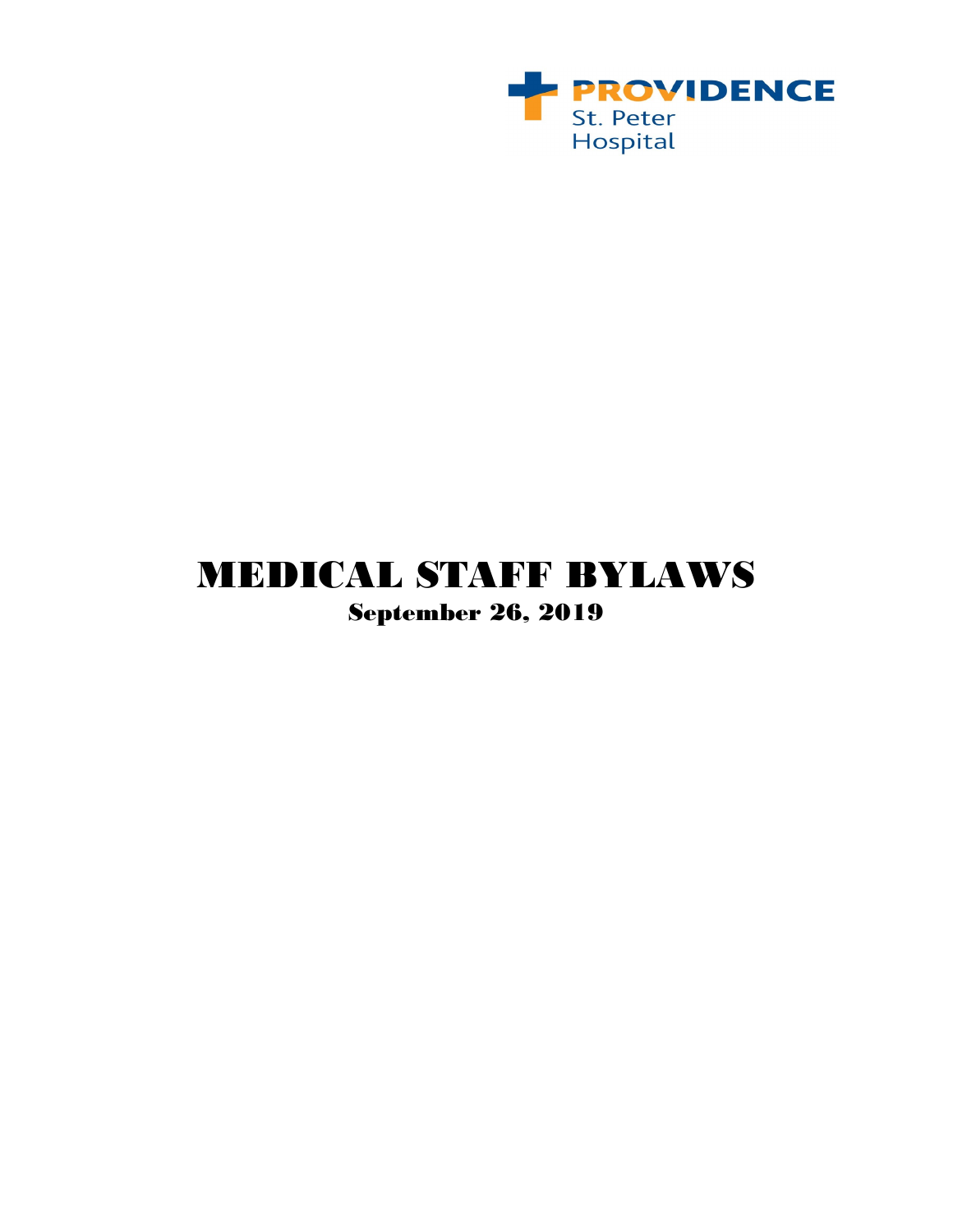# **TABLE OF CONTENTS**

| SECTION 3: ALLIED HEALTH PROFESSIONALS ERROR! BOOKMARK NOT DEFINED. |  |
|---------------------------------------------------------------------|--|
|                                                                     |  |
|                                                                     |  |
|                                                                     |  |
|                                                                     |  |
|                                                                     |  |
|                                                                     |  |
|                                                                     |  |
|                                                                     |  |
|                                                                     |  |
|                                                                     |  |
|                                                                     |  |
|                                                                     |  |
|                                                                     |  |
|                                                                     |  |
|                                                                     |  |
|                                                                     |  |
|                                                                     |  |
| SECTION 1: OUALIFICATIONS OF OFFICERS<br>$\sim$ 10                  |  |
|                                                                     |  |
|                                                                     |  |
|                                                                     |  |
|                                                                     |  |
|                                                                     |  |
|                                                                     |  |
|                                                                     |  |
|                                                                     |  |
|                                                                     |  |
|                                                                     |  |
|                                                                     |  |
|                                                                     |  |
|                                                                     |  |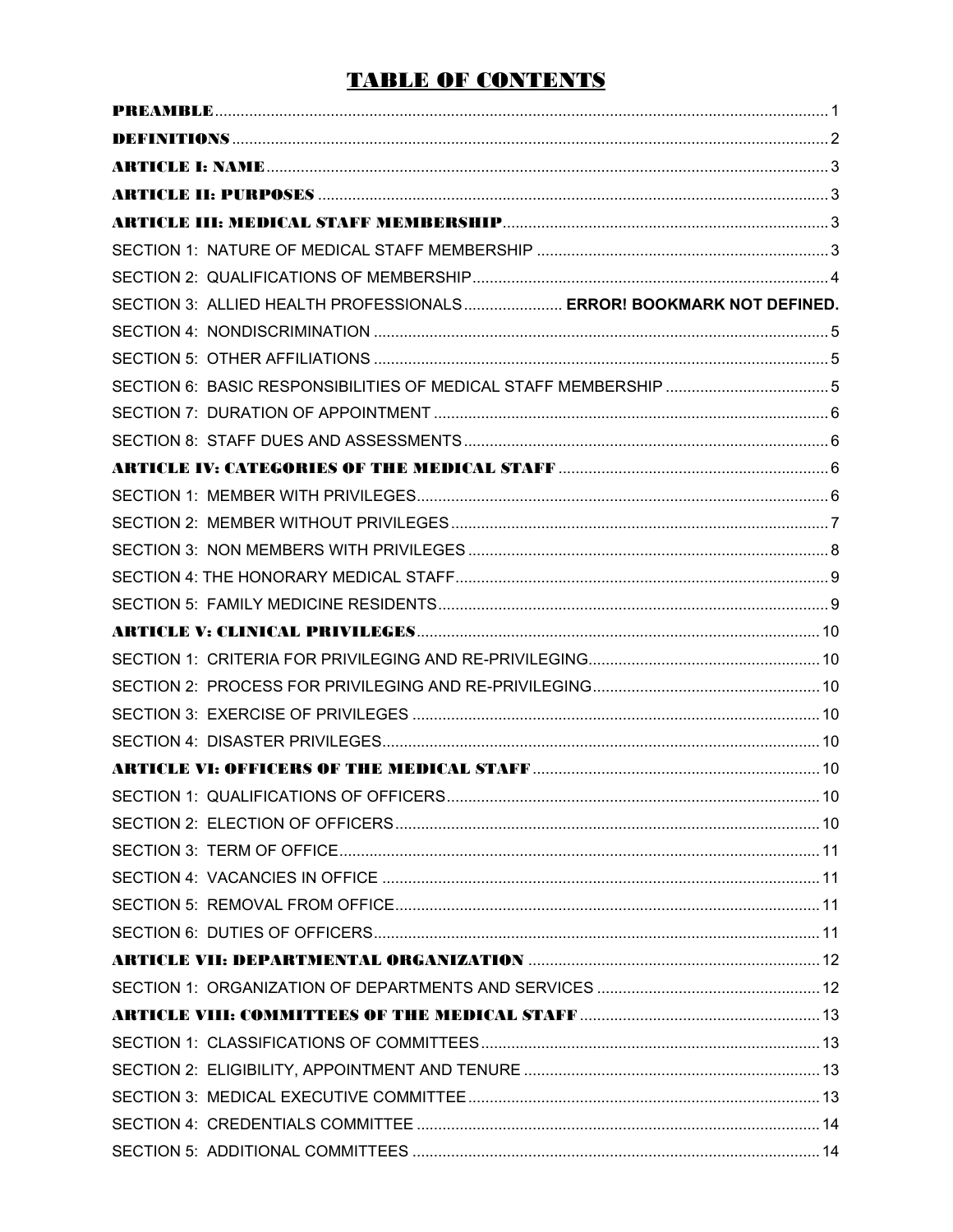| ARTICLE XIV: ADOPTION OF BYLAWS, BYLAW AMENDMENTS AND RELATED                |  |
|------------------------------------------------------------------------------|--|
|                                                                              |  |
|                                                                              |  |
|                                                                              |  |
| ARTICLE II - CONCERNS INVESTIGATED WITH POTENTIAL FOR ADVERSE ACTION         |  |
|                                                                              |  |
|                                                                              |  |
| SECTION 2: INTERVIEW AND SPECIAL APPEARANCE PRIOR TO CORRECTIVE ACTION  18   |  |
|                                                                              |  |
| SECTION 4: RECOMMENDATION OF ADVERSE ACTION AFTER FORMAL INVESTIGATION  19   |  |
| SECTION 5: ACTION BY MEDICAL EXECUTIVE COMMITTEE AND QUALITY AND CREDENTIALS |  |
|                                                                              |  |
|                                                                              |  |
|                                                                              |  |
|                                                                              |  |
| SECTION 4: ACTION BY QUALITY AND CREDENTIALS COMMITTEE ON BEHALF OF THE      |  |
|                                                                              |  |
|                                                                              |  |
|                                                                              |  |
|                                                                              |  |
|                                                                              |  |
|                                                                              |  |
|                                                                              |  |
|                                                                              |  |
|                                                                              |  |
|                                                                              |  |
|                                                                              |  |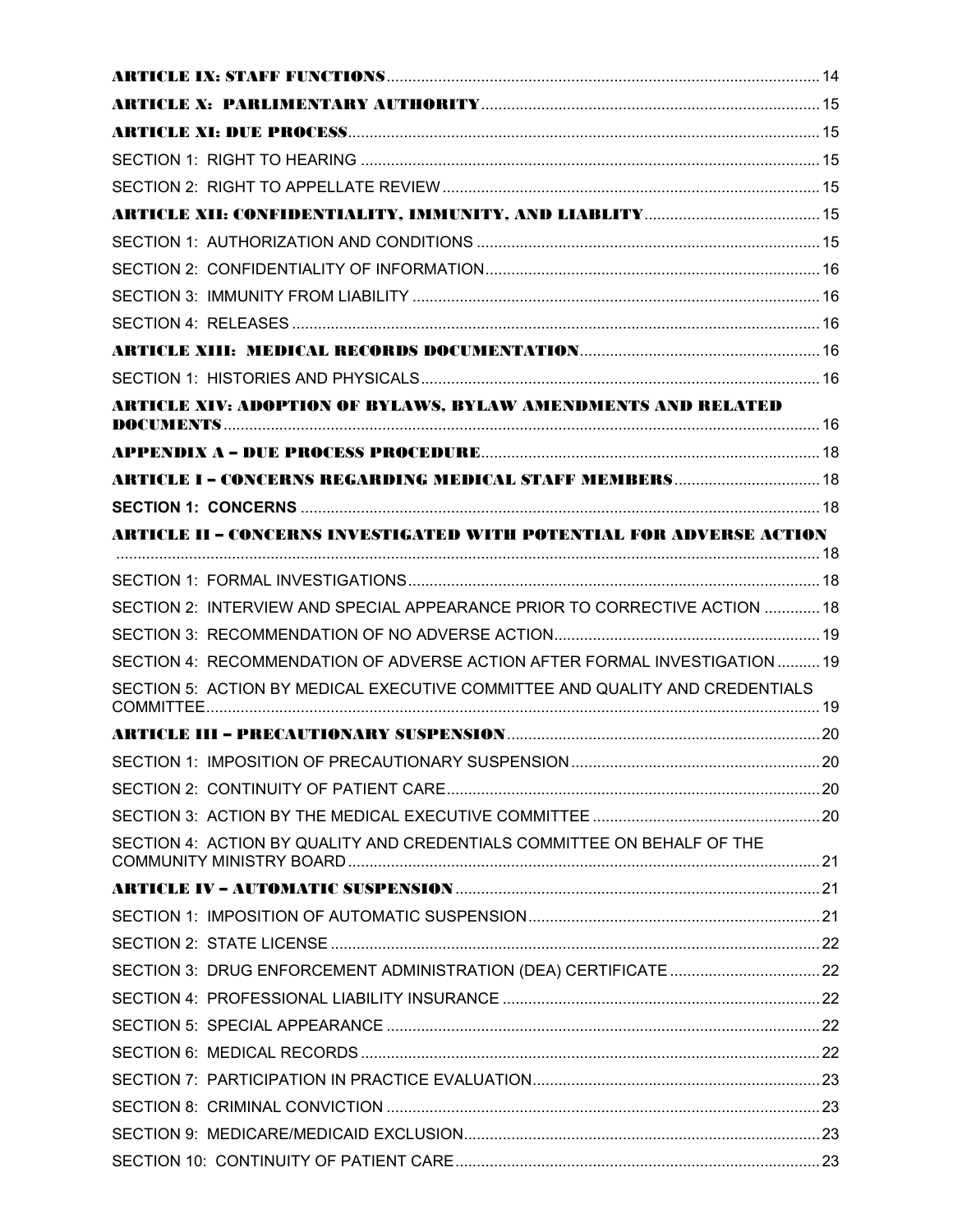| SECTION 3: REPORTING REQUIREMENTS FOR HOSPITALS TO LICENSING AUTHORITIES25 |  |
|----------------------------------------------------------------------------|--|
|                                                                            |  |
|                                                                            |  |
|                                                                            |  |
|                                                                            |  |
|                                                                            |  |
|                                                                            |  |
|                                                                            |  |
|                                                                            |  |
|                                                                            |  |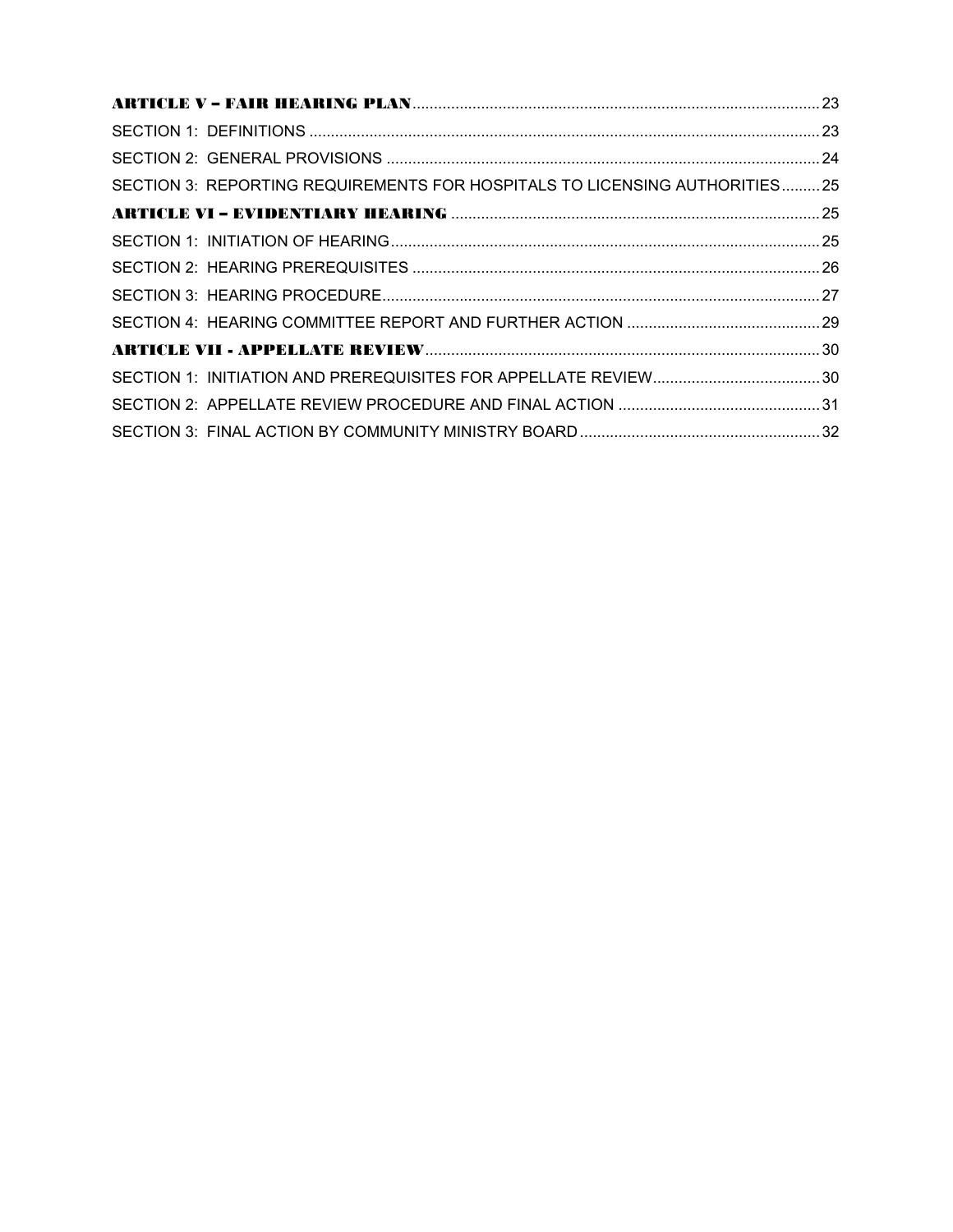### PREAMBLE

<span id="page-4-0"></span>WHEREAS**,** Providence St. Peter Hospital in Olympia (hereinafter, the "Hospital") is a Catholic institution operated by *Providence Health & Services - Washington*, a nonprofit corporation organized under the laws of the State of Washington; and

WHEREAS**,** the purpose of the Hospital is to carry out the mission of *Providence Health & Services* by providing patient care, charitable service, education and research; and

WHEREAS**,** it is recognized that the Board of Directors of *Providence Health & Services - Washington* (hereinafter, the "Board of Directors") has ultimate responsibility for the quality of medical care in the Hospital and has delegated to the Community Ministry Board for Providence St. Peter Hospital (hereinafter, the "Community Ministry Board") the authority and responsibility to represent the Board of Directors in Medical Staff matters;

WHEREAS**,** it is recognized that the discharge of the Board of Directors' responsibility requires the rendering of medical judgment and the evaluation of medical competence which are rightfully performed by the Medical Staff; and

WHEREAS**,** it is recognized that the cooperative efforts of the Medical Staff, the Community Ministry Board and the Board of Directors are necessary to fulfill the Hospital's obligations to its patients;

NOW, THEREFORE**,** the physicians, dentists, podiatrists, certified nurse midwives and advanced registered nurse practitioners practicing in Providence St. Peter Hospital hereby organize themselves into a Medical Staff in conformity with these Bylaws promulgated hereunder.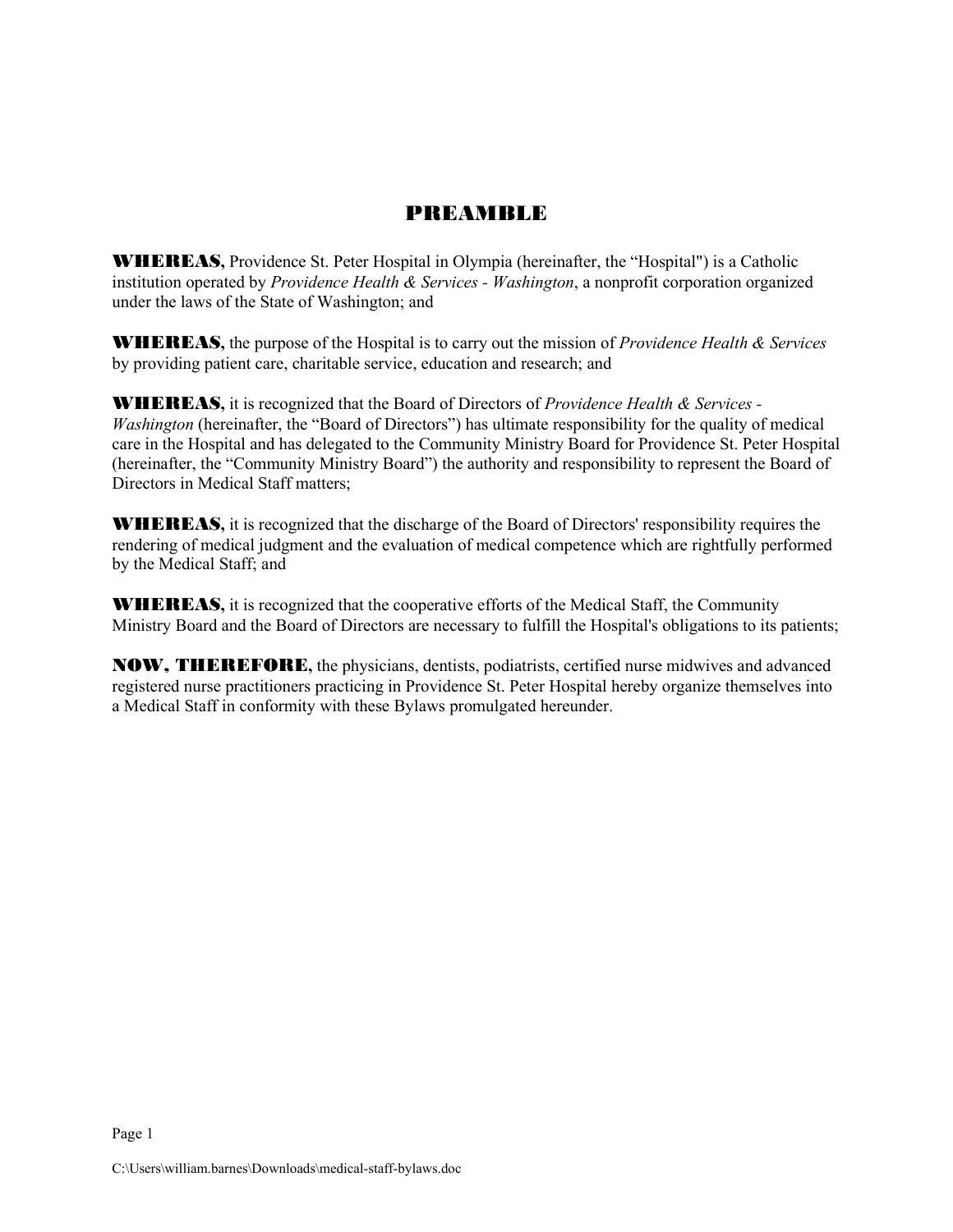# DEFINITIONS

- <span id="page-5-0"></span>1. The term "Medical Staff' is defined as the formal organization of all duly licensed medical and osteopathic physicians, dentists, podiatrists, certified nurse midwives and advanced registered nurse practitioners who are credentialed as members with or without privileges at Providence St. Peter Hospital.
- 2. The term, "Organized Medical Staff," is defined as the voting members of the Medical Staff. For these Bylaws and other related documents, Medical Staff include both Members with and without privileges.
- 3. The term "Board of Directors" is defined as the Board of Directors of *Providence Health & Services - Washington*, which except as the context otherwise requires, shall be deemed to act through its members and through the Community Ministry Board, the officers of the corporation and through the Chief Executive Officer of Providence St. Peter Hospital.
- 4. The term "Chief Executive" (hereinafter the "CEO") is defined as the individual appointed by the Board of Directors to act on its behalf in the overall management and administration of the Hospital. The term CEO includes any duly appointed Acting CEO serving when the CEO is away from the Hospital. For purposes of matters referred to in the Bylaws, the Medical Staff may rely upon all actions of the CEO as being the actions of the Community Ministry Board taken pursuant to proper delegation of authority from the Community Ministry Board.
- 5. The term "member" is defined as any physician (MD or DO), dentist (DDS or DMD), podiatrist (DPM), certified nurse midwife (CNM) or advanced registered nurse practitioner (ARNP) appointed to and maintaining membership in any category of the Medical Staff, in accordance with these Bylaws.
- 6. The term "Allied Health Professional" or "AHP" is defined as an appropriately licensed or otherwise duly qualified individual in the allied health sciences who, although not entitled to Medical Staff membership, may be granted limited clinical privileges or the privilege of performing other specified functions in the Hospital, to such extent and under such conditions as may be provided either in Rules and Regulations of the Medical Staff or otherwise applicable documents.
- 7. The term "Telemedicine" provider is defined as an appropriately licensed physician (MD or DO), dentist (DDS or DMD), podiatrist (DPM), certified nurse midwife (CNM) or advanced registered nurse practitioner (ARNP) not entitled to Medical Staff membership who is granted clinical privileges or the privilege of performing other specified functions in the Hospital, to such extent and under such conditions as may be provided either in Rules and Regulations of the Medical Staff or otherwise applicable documents.
- 8. The term "Provider" is defined as any MD, DO, DDS, DMD, DPM, CNM or ARNP who is affiliated with the Hospital as either a member or non-member of the Medical Staff, with or without clinical privileges, or is applying for membership, privileges or both.
- 9. The term "Medical Staff Year" is defined as a period of twelve (12) months, commencing on the 1st day of January and ending on the 31st day of December each year.
- 10. The term "Bylaws" is defined as this document by which the Medical Staff regulates itself.
- 11. The term "Executive Session" is defined as a closed and confidential session of a department or committee. Unless otherwise defined in these Bylaws, the composition of attendees at executive sessions shall be as defined by the Chair.
- 12. The term "Residents" is defined as those physicians in training authorized under these Bylaws. Whenever in these Bylaws Medical Staff member, physician or provider is referenced, it shall be interpreted to include residents under the supervision of a member of the Medical Staff, unless specifically stated otherwise.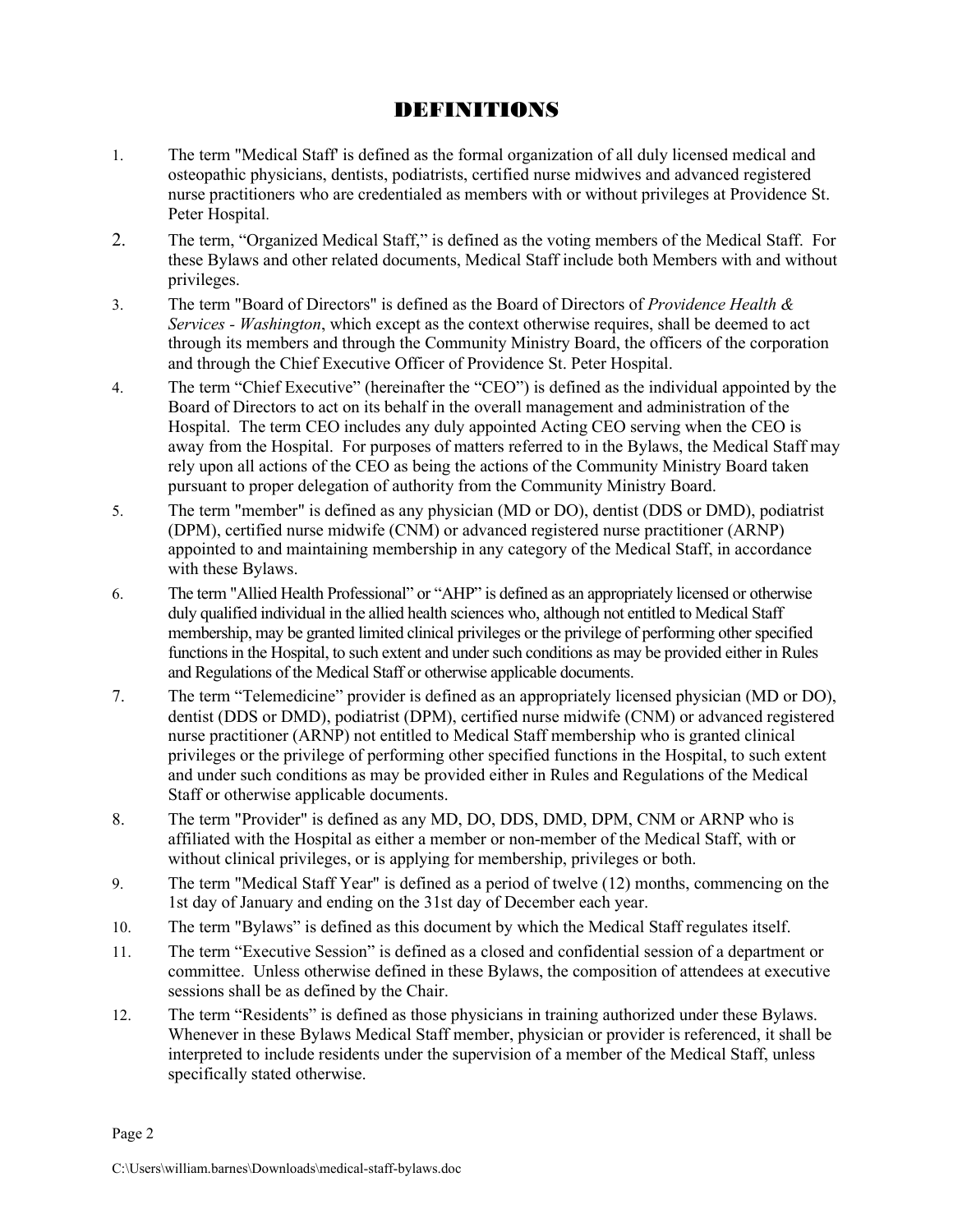- 13. The term "Governance Committee" is defined as the Medical Executive Committee, the Credentials Committee, and Departmental Committees of the Medical Staff.
- 14. The term "adverse action" is defined as a recommendation or action by the Medical Executive Committee, Quality and Credentials Committee, or Community Ministry Board to reduce, restrict, condition, suspend, revoke, deny, defer, or fail to renew requested clinical privileges. Adverse action shall not mean such a recommendation or action based on the failure to pay Medical Staff dues or to maintain medical records.
- 15. The term "notice of adverse action" is defined as a notice that is mailed to the Affected Medical Staff member or applicant for membership by certified mail, return receipt requested and/or by secure email.
- 16**.** The term "Hospital Encounter" is defined as any inpatient or outpatient admission, follow up, consultation, performance of a hospital procedure or interpretation of a procedure or test performed in the Hospital.
- 17. The term "Additional Benefits" refers to services such as "UpToDate®" and access to fitness center and educational sessions.

# ARTICLE I: NAME

<span id="page-6-0"></span>The name of this organization shall be "The Medical Staff of Providence St. Peter Hospital, Olympia, Washington," hereinafter referred to as the Medical Staff.

### ARTICLE II: PURPOSES

<span id="page-6-1"></span>The purposes of this organization are:

- 1. To provide care to all patients admitted to or treated in any of the facilities, departments or services of the Hospital in accordance with precepts applicable to a Catholic Institution and with full respect for the individual dignity of the patients;
- 2. To facilitate a professional level of performance by all members of the Medical Staff and other individuals who are authorized to practice in the Hospital, to provide the appropriate delineation of the clinical privileges that may be exercised in the Hospital and to evaluate the performance of all individuals who are privileged to provide patient care services in the Hospital;
- 3. To provide oversight for the quality of care, treatment, and services provided by members and non-members with privileges in accordance with these Bylaws;
- 4. To provide an appropriate educational setting that will encourage maintenance of scientific standards and lead to continuous advancement in professional knowledge and skill;
- 5. To initiate and maintain Rules and Regulations and Policies and Procedures for the governance of the Medical Staff; and
- 6. To provide a basis for discussion of issues and for the development of working relationships among the Community Ministry Board, the CEO, and the Medical Staff.

# ARTICLE III: MEDICAL STAFF MEMBERSHIP

#### <span id="page-6-3"></span><span id="page-6-2"></span>**Section 1: Nature of Medical Staff Membership**

Membership on the Medical Staff of Providence St. Peter Hospital shall be extended only to professionally competent physicians (MD or DO), dentists (DDS or DMD), podiatrists (DPM), certified nurse midwives (CNM), and advanced registered nurse practitioners (ARNP) who continuously meet the qualifications, standards and requirements set forth in these Bylaws and associated Policies and Procedures of the Medical Staff. While not members, allied health professionals and telemedicine providers will be expected to meet these same qualifications, standards and requirements.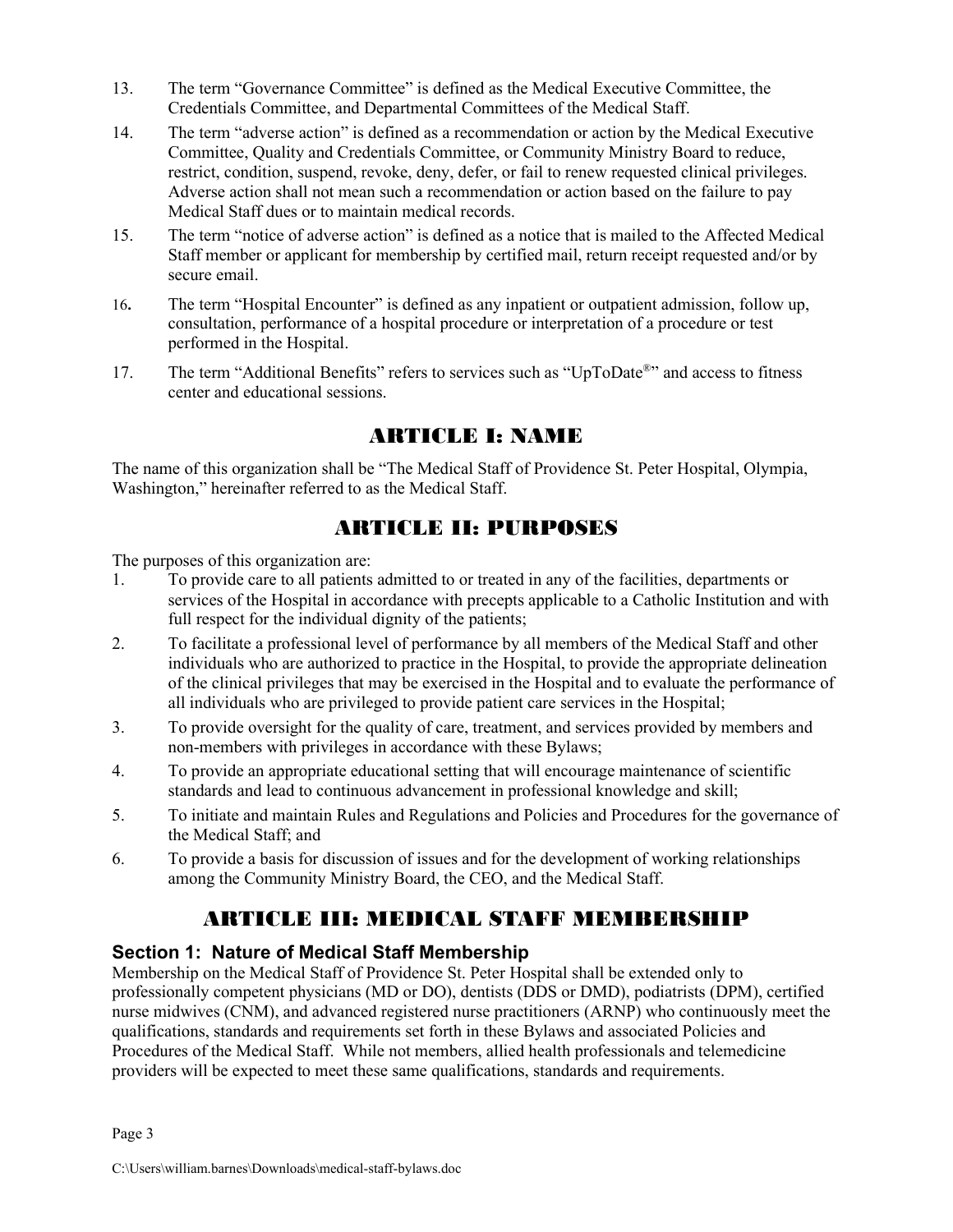### <span id="page-7-0"></span>**Section 2: Qualifications of Medical Staff Membership**

Doctors of Medicine, Osteopathy, Dentistry, Podiatry, Certified Nurse Midwives and Advanced Registered Nurse Practitioners shall be qualified for Medical Staff membership only if they:

- 1. Document their licensure to practice in the State of Washington, experience, background, training, demonstrated ability, and judgment, with sufficient adequacy to demonstrate that any patient treated by them will receive care of the generally recognized professional level of quality and efficiency.
- 2. Are determined, on the basis of documented references, including references from hospitals with which the applicant has been associated, to adhere strictly to the lawful ethics of their respective professions, to work cooperatively with others in the hospital setting, to be willing to participate in and properly discharge Medical Staff responsibilities, and to be willing to commit to and regularly assist the Medical Staff in fulfilling its obligations related to patient care within the areas of their professional competence and credentials.
- 3. Agrees to respect the fact that the Hospital is a Catholic institution and will be administered in accordance with the Ethical and Religious Directives for Catholic Health Facilities and that no medical conduct or procedures within the Hospital will be permitted which are contrary to or incompatible with said Directives. This shall not prohibit the Medical Staff or a member of the Medical Staff from petitioning for a change in official position on a philosophic or practical basis.
- 4. Are located closely enough (office and residence) to the Hospital to provide direct care to their patients that meets the standards of the community and the expectations of the Medical Staff. These requirements may be further defined within Medical Staff Rules and Regulations and Policies and Procedures and established on the basis of the period of time within which a provider must respond, depending upon the staff category and clinical privileges which are involved and the feasibility of arranging alternative coverage.
- 5. Are free of or have under adequate control any significant physical or mental health impairment that cannot be reasonably accommodated, without imposing an undue hardship on the Hospital, in order to permit the provider to safely and competently exercise the clinical privileges requested. In addition, are free from use of any type of substance or chemical that affects cognitive, motor or communication ability in a manner that interferes with or presents a reasonable probability of interfering with the essential functions of their area of practice or meeting the standards of care in the community.
- 6. Must not be excluded from participation in the Medicare, Medicaid or any other Federal Health Care Program, as evidenced by being so listed on the Office of the Inspector General's List of Excluded Individuals or Entities.

### **Section 3: Non-members with Privileges**

Non-members with privileges include, but are not limited to, telemedicine providers and Allied Health Professionals.

- 1. Telemedicine providers:
	- a. May request and be granted primary privileges directly through the Hospital.
	- b. May have privileges granted at an alternate location and request delegated credentialing through the Hospital.
	- c. Both direct and delegated credentialing is subject to approval by the Credentials Committee, the Medical Executive Committee, and the Community Ministry Board.
	- d. Details regarding initial privileging, reappointment, scope of practice and other responsibilities for Telemedicine providers are defined in the Medical Staff Rules and Regulations and Medical Staff Policies and Procedures.
	- e. Will be expected to satisfy Qualifications listed in Article III, Section 2 for Members of the Medical Staff with the exception of subsection 4. Given the nature or their practice, Telemedicine providers will not be required to meet the Hospital proximity clause.
- 2. Allied Health Professionals (AHP's):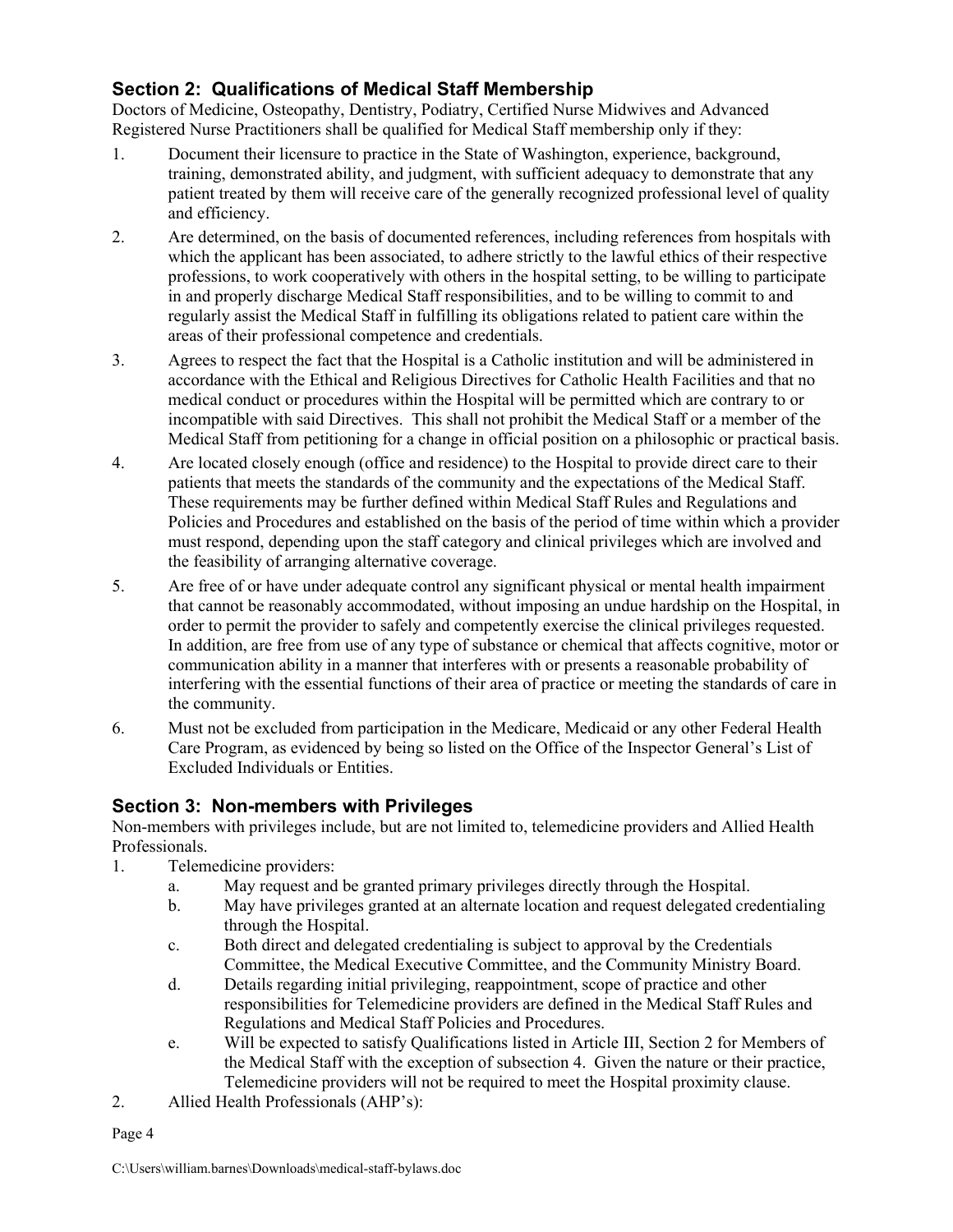- a. Must hold a license, certificate or other legal credentials as required by Washington law
- b. Are not eligible for Medical Staff membership.
- c. May request and be granted primary privileges directly through the Hospital.
- d. All credentialing is subject to approval by the Credentials Committee, the Medical Executive Committee, and the Community Ministry Board.
- e. Details regarding initial privileging, reappointment, scope of practice and other responsibilities for AHP's are defined in Medical Staff Rules and Regulations and Medical Staff Policies and Procedures.
- f. Will be expected to satisfy Qualifications listed in Article III, Section 2 for Members of the Medical Staff.

Fair Hearing procedures for Non-members with Privileges are the same as for Medical Staff members and are defined in these Bylaws.

#### <span id="page-8-0"></span>**Section 4: Nondiscrimination**

No applicant shall be denied nor granted Medical Staff membership or clinical privileges on the basis of age, gender, race, creed, color, national origin or sexual orientation, or on the basis of any other criterion unrelated to professional qualifications or the purposes, needs and capabilities of the Hospital.

#### <span id="page-8-1"></span>**Section 5: Other Affiliations**

No physician, dentist, podiatrist, certified nurse midwife or advanced nurse practitioner shall be entitled to membership on the Medical Staff or to the exercise of particular clinical privileges in the Hospital merely by virtue of licensure to practice allopathic medicine, osteopathy, dentistry, podiatry, midwifery or advanced nurse practice in this or any other state, by virtue of membership in any professional organization, or by virtue of having or having had similar membership or privileges at this institution or elsewhere.

#### <span id="page-8-2"></span>**Section 6: Basic Responsibilities of the Medical Staff Membership**

Each member, non-member and allied health professional of the Medical Staff shall:

- 1. Provide patients with care at the recognized professional level of quality and efficiency;
- 2. Retain responsibility within their area of professional competence for the continuous care and supervision of each patient in the Hospital for whom they are providing services, or arrange for a suitable alternative to assure such care and supervision;
- 3. Abide by the Medical Staff Bylaws and Rules and Regulations and by all other lawful standards, policies, and rules of the Medical Staff. Agree to adhere to the "Principles of Partnership" jointly adopted by the Medical Staff and Hospital Administration. [1](#page-8-4)
- 4. Discharge such Medical Staff, department, committee and hospital functions, including, but not limited to peer review, quality assurance activities, utilization review, emergency service and backup functions for which they are responsible by virtue of their Staff category assignment, appointment, election, utilization of Allied Health Professionals, or exercise of privileges, prerogatives, or other rights in the Hospital;
- 5. Prepare and complete in timely fashion the medical and other required records for all patients admitted to or treated in the Hospital;
- 6. Agree to act in an ethical, professional and courteous manner and to provide all patients the same level of quality of care on a non-discriminatory basis.

### <span id="page-8-3"></span>**Section 7: Duration of Appointment**

1. Initial appointments and reappointments to the Medical Staff shall be made by the Community Ministry Board. The Community Ministry Board shall act on initial appointments,

<span id="page-8-4"></span>Page 5 <sup>1</sup> Principles of Partnership are incorporated within these Bylaws by this reference.

C:\Users\william.barnes\Downloads\medical-staff-bylaws.doc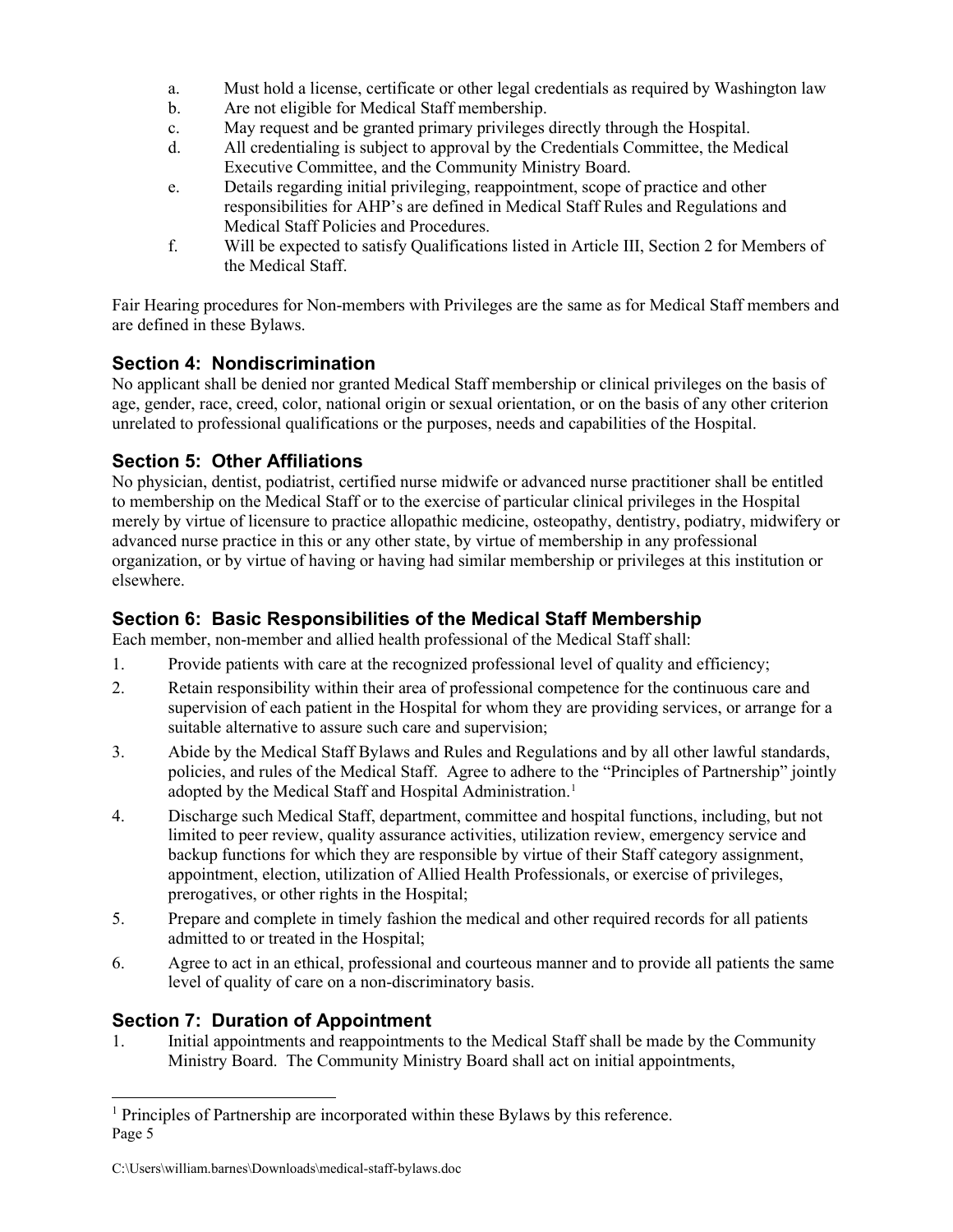reappointments, or revocation of appointments only after there has been recommendation from the Credentials Committee and the Medical Executive Committee in accordance with the provisions of these Bylaws.

- 2. Appointment to the Medical Staff will normally be for no more than twenty-four calendar months.
- 3. Initial appointments and privileges shall be subject to focused professional practice evaluation as defined by Medical Staff Policy.

#### <span id="page-9-0"></span>**Section 8: Staff Dues and Assessments**

- 1. Annual Medical Staff dues and special assessments shall be determined by the Medical Executive Committee.
- 2. Medical Staff members and privileged providers shall pay required annual dues and application fees.
- 3. Annual dues and application fees assessed to non-members with privileges will be as recommended by the Medical Executive Committee and approved by the Community Ministry Board.
- 4. Failure to pay annual dues or assessments as set forth herein shall result in suspension of Medical Staff membership or clinical privileges without the right to a Hearing and Appellate Review.

### ARTICLE IV: CATEGORIES OF THE MEDICAL STAFF

<span id="page-9-1"></span>The categories of the Medical Staff include: Member with Privileges, Member without Privileges, and Honorary Medical Staff. Non-members with Privileges that care for patients at the hospital are affiliated and authorized in accordance with these Bylaws, the Medical Staff Rules and Regulations and Medical Staff Policies and Procedures. Family Medicine Residents are not members of the medical staff, but are described within these Bylaws. Assignment to categories of the Medical Staff shall be made by the Departmental Committee Chair, subject to approval by the Credentials Committee, the Medical Executive Committee and the Community Ministry Board.

Call responsibilities are assigned by the Department Chairs and are based on several criteria including, but not limited to, community and hospital needs; availability of specialty services and Emergency Department back-up needs.

All new Members with Privileges, Members without Privileges and Non-members with Privileges will be obligated to be board certified or actively pursuing board certification in their specialty within 5 years of board qualification. Medical Staff will be expected to maintain board certification or qualification by the American Board of Medical Specialties or the American Osteopathic Association Board, or certification by an equivalent board as defined by the Credentials Committee. If not actively pursuing re-certification at reappointment, the provider's application will be considered incomplete.

All current Members with Privileges, Members without Privileges and Non-members with Privileges who are already board certified will be required to maintain board certification or be actively pursuing board certification.

#### <span id="page-9-2"></span>**Section 1: Member with Privileges**

The Member with Privileges category shall include providers of the Medical Staff with membership, who wish to exercise privileges at the Hospital as granted by the Community Ministry Board. During the first year of assignment to the Member with Privileges category, each provider will be assigned Focused Professional Practice Evaluation (FPPE) requirements and Ongoing Professional Practice Evaluation (OPPE) requirements as defined in Medical Staff Bylaws and Medical Staff Policies and Procedures.

#### 1. **Qualifications for the Member with Privileges**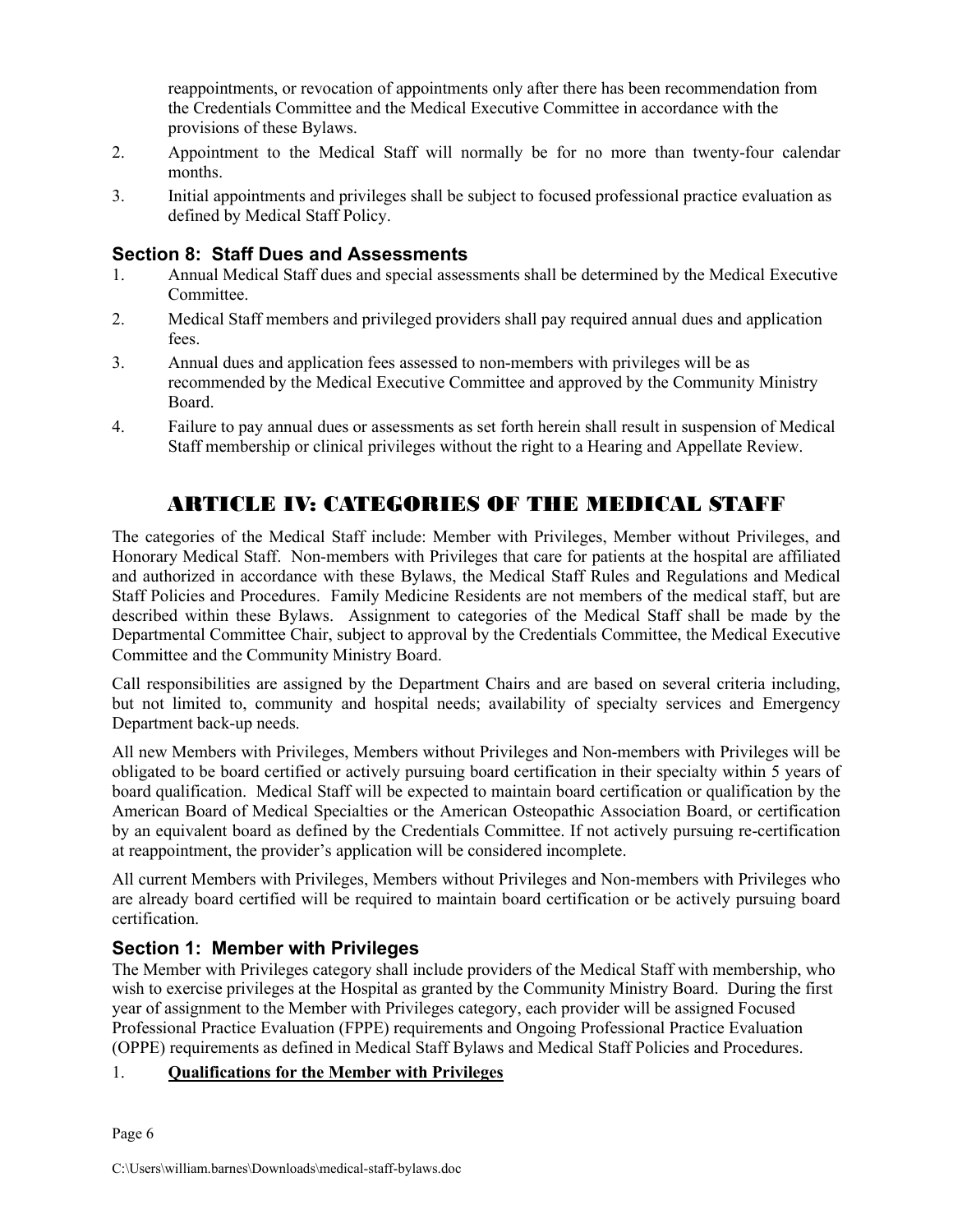- A. Meet all qualifications for Medical Staff membership as set forth in the Medical Staff Bylaws and Medical Staff Policies and Procedures.
- B. Meet all qualifications for clinical privileges.

### 2. **Prerogatives of the Member with Privileges**

- A. May exercise all clinical privileges as granted by the Community Ministry Board consistent with Hospital and Medical Staff Bylaws and Medical Staff Policies and Procedures.
- B. May vote at general and special meetings of the Medical Staff, and committees of which they are a member.
- C. After the first year of membership, may hold Medical Staff Office per Medical Staff Bylaws and Medical Staff Policies and Procedures.
- D. Will have full access to the hospital electronic medical record.
- E. May utilize the Medical Staff library and participate in continuing medical education opportunities.

### 3. **Obligations of the Member with Privileges**

- A. Participate equitably in the discharge of Medical Staff functions including but not limited to the following:
	- 1) Satisfy assigned FPPE and OPPE requirements.
	- 2) Participate in requested peer-review and other quality initiatives to maintain patient care standards.
	- 3) Participate in call responsibilities as assigned by their Department Chair. It is the expectation that call responsibilities will reflect both the community need and scope of provider practice at the Hospital.
	- 4) Guarantee continuous care to the hospitalized patients for whom they have accepted responsibility.
	- 5) Fulfill other Medical Staff functions as may be reasonably required.

### <span id="page-10-0"></span>**Section 2: Member without Privileges**

The Member without Privileges category shall consist of those providers who wish to participate as members of the Medical Staff for governance, educational or collegial purposes or to promote continuity of care through referrals and collaboration with other Medical Staff members, but who do not wish to exercise clinical privileges. This may include but is not limited to:

- Providers whose medical practice does not include the provision of care to hospitalized patients at Providence St. Peter Hospital.
- Providers that are Medical Directors for facilities that provide care for patients along the continuum such as skilled nursing facilities and hospice.
- Government employees such as public health officers who have no, or very limited, clinical medical practice activities (e.g., city and state health offices).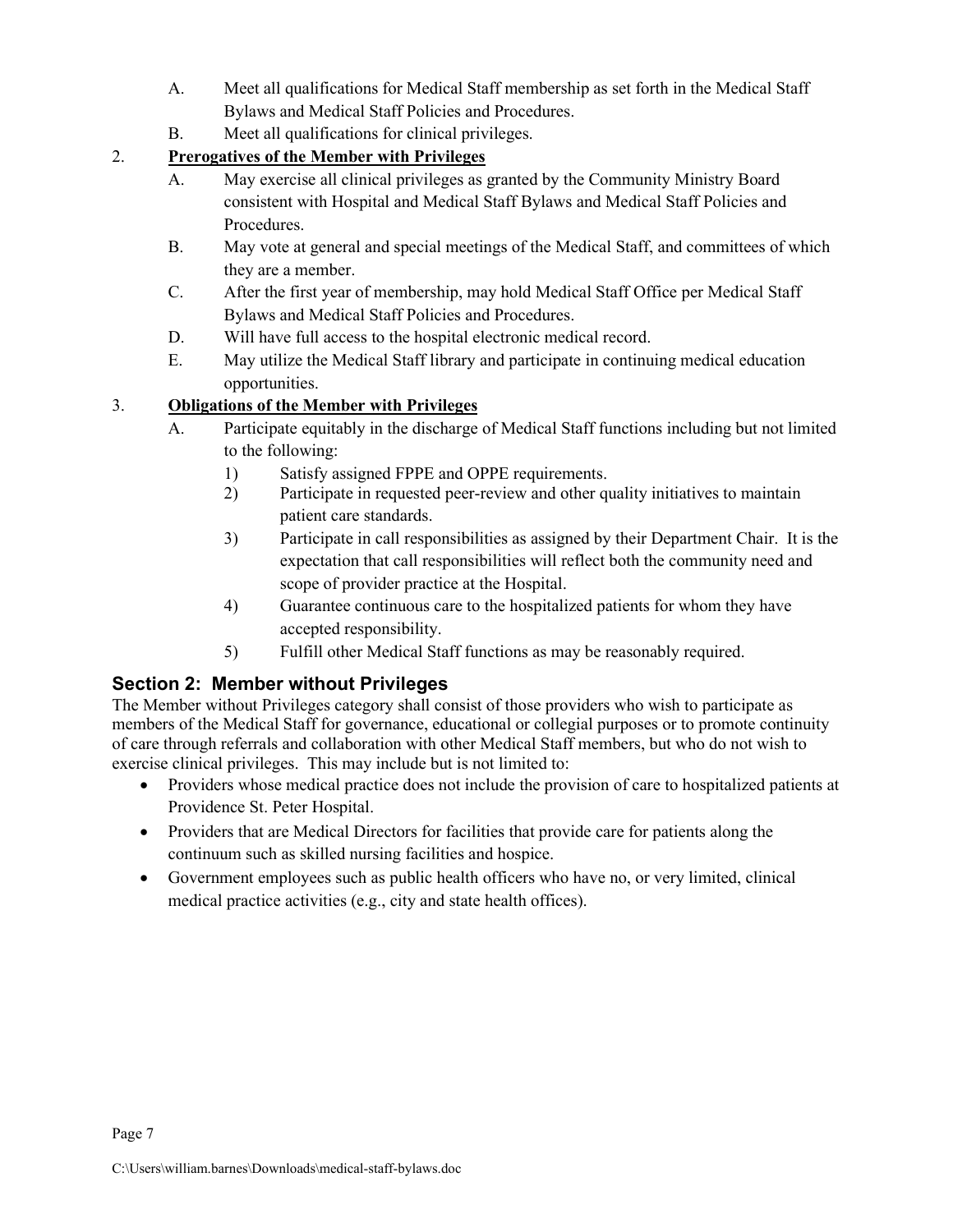#### 1. **Qualifications for the Member without Privileges**

- A. Meet all qualifications for Medical Staff membership as set forth in the Medical Staff Bylaws and Policies.
- B. Do not possess active clinical privileges.

#### **2. Prerogatives of the Member without Privileges**

- A. May not exercise clinical privileges or provide hospital encounters.
- B. May follow a patient in the hospital that is under another provider's care.
- C. May not enter orders, notes, data or any other information in the electronic medical record.
- D. May order outpatient infusion services and outpatient IV therapies.
- E. May vote at general and special meetings of the Medical Staff, and committees of which they are a member.
- F. After the first year of medical staff membership, may hold Medical Staff Office per Medical Staff Bylaws and Medical Staff Policies and Procedures.
- G. Will have read-only access to the hospital electronic medical record.
- H. May utilize the Medical Staff library and participate in continuing medical education opportunities.

#### **3. Obligations of the Member without Privileges**

- Participate equitably in the discharge of Medical Staff functions including but not limited to the following:
	- 1) Do not require an FPPE or OPPE.
	- 2) May participate in requested peer-review and other quality initiatives.
	- 3) Do not participate in call coverage for inpatients
	- 4) Fulfill other Medical Staff functions as may be reasonably required.

### <span id="page-11-0"></span>**Section 3: Non-members with Privileges**

Non-members with Privileges shall include providers who wish to exercise privileges at the Hospital as granted by the Community Ministry Board, but who do not pursue or qualify for Medical Staff membership. This category will consist of Allied Health Professionals and Telemedicine providers. During the first year of privileges, each provider will be assigned a Focused Professional Practice Evaluation (FPPE). For Telemedicine providers, this FPPE may be completed by the hospital that provides primary credentialing as outlined in the Policies and Procedures pertaining to Delegated Credentialing. The Non-member with Privileges will be required to participate in Ongoing Professional Practice Evaluations per Medical Staff Policies and Bylaws.

#### 1. **Qualifications for Non-members with Privileges and Allied Health Professionals**

- A. Meet all qualifications for Non-members with Privileges as set forth in the Medical Staff Bylaws and Medical Staff Policies and Procedures.
- B. Meet all qualifications for clinical privileges.

#### 2. **Prerogatives of Non-members with Privileges and Allied Health Professionals**

- A. May exercise all clinical privileges as granted by the Community Ministry Board consistent with Hospital and Medical Staff Bylaws and Medical Staff Policies and Procedures.
- B. May attend, but not vote at general and special meetings of the Medical Staff.
- C. May not hold Medical Staff Office.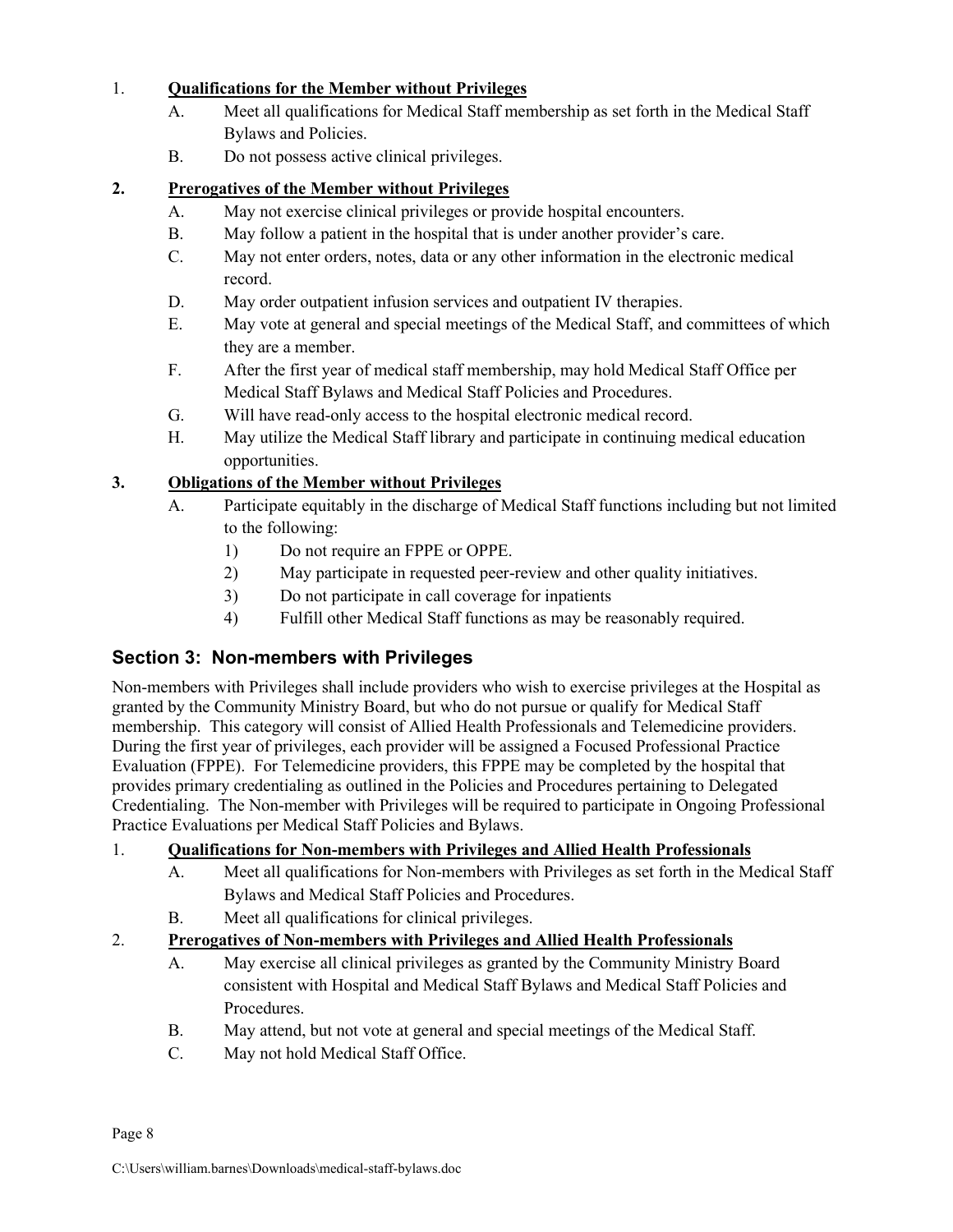- D. May not serve on peer review committees including Departmental Committees other than the Medical Staff Assistance Committee. Exceptions may be granted at the discretion of the Medical Executive Committee.
- E. May serve and vote on non-peer review Medical Staff Committees.
- F. Will have full access to the hospital electronic medical record.
- H. May utilize the Medical Staff library and participate in continuing medical education opportunities.

#### 3. **Obligations of Non-members with Privileges and Allied Health Professionals**

- A. Participate equitably in the discharge of Medical Staff functions including but not limited to the following:
	- 1) Satisfy assigned FPPE and OPPE requirements.
	- 2) Participate in requested peer-review and other quality initiatives to maintain patient care standards.
	- 3) Participate in call responsibilities as determined by their Department Chair. It is the expectation that call responsibilities will reflect both the community need and scope of provider practice at the Hospital.
	- 4) Guarantee continuous care to the hospitalized patients for whom they have accepted responsibility.

### **Section 4: The Honorary Medical Staff**

The Honorary Staff category shall consist of providers who are not in active practice, but who are honored by the Medical Executive Committee with an emeritus position. Honorary Medical Staff shall not possess clinical privileges or provide hospital encounters.

#### 1. **Qualification of Honorary Medical Staff**

A. Providers that no longer provide direct patient care.

#### **2. Prerogatives of Honorary Medical Staff**

- A. May attend, but not vote at general and special meetings of the Medical Staff.
- B. May not hold Medical Staff Office.
- C. May not serve on peer review committees including Departmental Committees other than the Medical Staff Assistance Committee.
- D. May serve and vote on non-peer review Medical Staff Committees and the Medical Staff Assistance Committee.
- E. When appropriate will have read-only access to the hospital electronic medical record.
- F. May utilize the Medical Staff library and participate in all continuing medical education opportunities.
- G. Are not assessed medical staff dues.

#### **3. Obligations of the Honorary Medical Staff**

A. None of the general obligations defined for other Medical Staff categories are applicable.

### <span id="page-12-0"></span>**Section 5: Family Medicine Residents**

The resident staff shall consist of residents and fellows who have a MD or DO degree and who have been duly appointed by the CEO in consultation with the Director of the Family Medicine Residency Program. They shall therefore be designated as a Resident in Family Medicine. The residents shall be immediately responsible to the Director of the Family Medicine Residency Program. They shall be responsible to their attending physician and the chair of the designated clinical service at all times and for all clinical activities.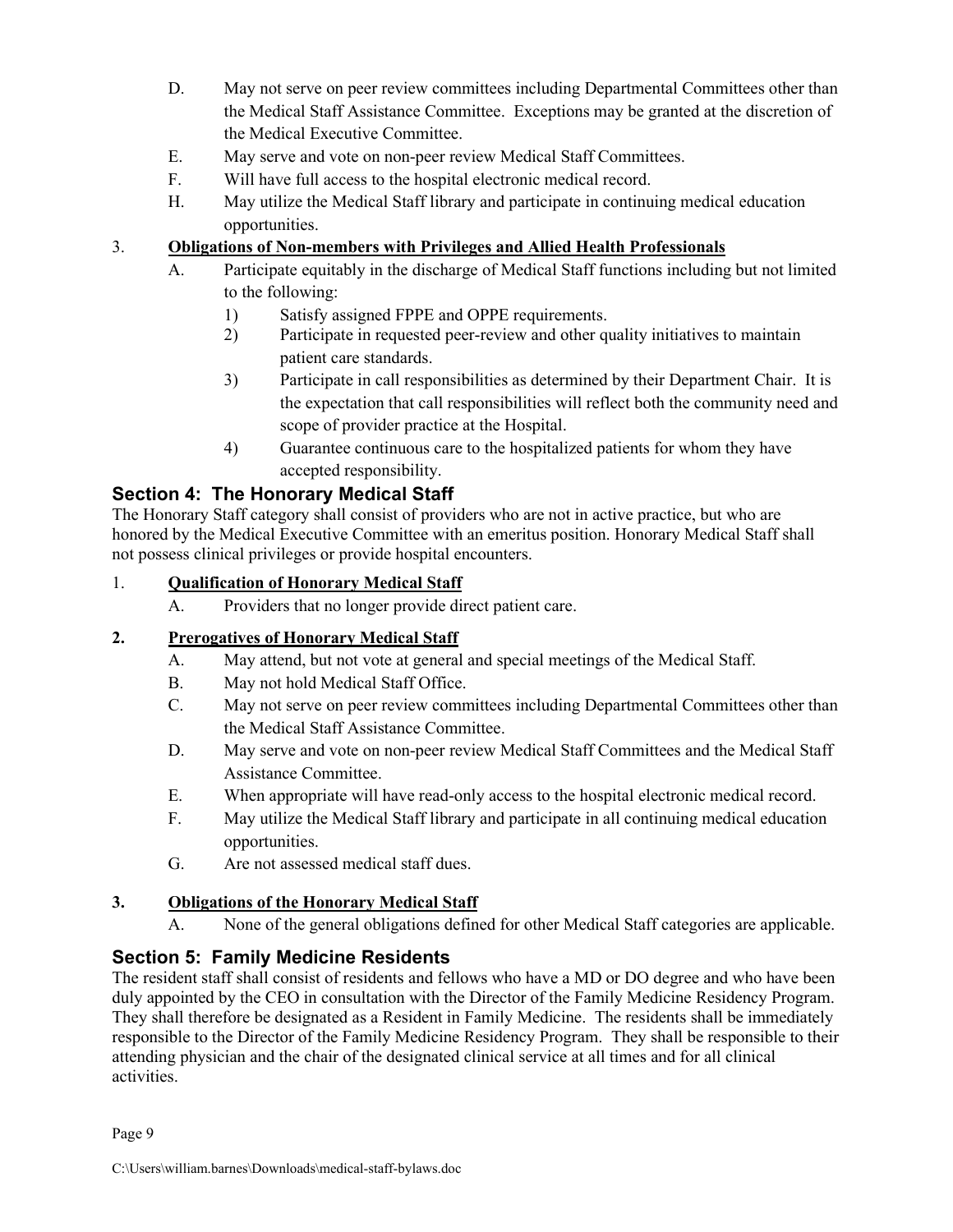# ARTICLE V: CLINICAL PRIVILEGES

#### <span id="page-13-1"></span><span id="page-13-0"></span>**Section 1: Criteria for Privileging and Re-privileging**

Sufficient evidence of current license, training, experience, capacity to perform, and clinical competence as outlined in Medical Staff Policies and Procedures must be submitted by each applicant for clinical privileges.

### <span id="page-13-2"></span>**Section 2: Process for Privileging and Re-privileging**

Applicants requesting initial Medical Staff membership, clinical privileges, or both shall be processed and reviewed in accordance with established Policies and Procedures of the Medical Staff. This includes review and recommendation by the providers' Department Chair, the Credentials Committee, and the Medical Executive Committee. Final action is granted by the Community Ministry Board.

Applicants for reappointment of Medical Staff membership with or without clinical privileges shall be processed and reviewed in accordance with established Medical Staff Policies and Procedures.

### <span id="page-13-3"></span>**Section 3: Exercise of Privileges**

Every physician, dentist, podiatrist, certified nurse midwife, advanced registered nurse practitioner or other provider practicing at Providence St. Peter Hospital by virtue of Medical Staff membership or otherwise, shall, in connection with such practice, be entitled to exercise only those clinical privileges delineated and specifically granted by the Community Ministry Board, except as provided in the Policies and Procedures of the Medical Staff dealing with Temporary Privileges and Emergency Privileges.

#### <span id="page-13-4"></span>**Section 4: Disaster Privileges**

Providers who do not possess Medical Staff privileges at Providence St. Peter Hospital may be granted temporary emergency privileges by the Chief Executive, Chief Medical Officer (or their designees) or Medical Staff President or the Credentials Committee Chair (or their designees), when the Hospital's disaster plan has been activated and the current Medical Staff is insufficient to deal with the crisis.

### **Section 5: Delegated Privileging**

Providers who are not members of the Medical Staff, but wish privileges to practice at the Hospital may obtain privileges as provided in the Policy and Procedures of the Medical Staff referencing Delegated Privileging. They are entitled to exercise only those clinical privileges delineated and specifically granted by the Community Ministry Board.

### ARTICLE VI: OFFICERS OF THE MEDICAL STAFF

<span id="page-13-5"></span>The officers of the Medical Staff shall be:

- 1. President
- 2. President-elect
- <span id="page-13-6"></span>3. Immediate Past-president

### **Section 1: Qualifications of Officers**

All officers shall be members in good standing at the time of nomination and election and shall remain qualified as members in good standing during their terms of office. Officers may not simultaneously be officers of a Medical Staff at another hospital and must be a Medical Staff member for at least one year at the time of election.

### <span id="page-13-7"></span>**Section 2: Election of Officers**

- 1. Officers shall be elected by vote of the Medical Staff. Only members of the Medical Staff shall be eligible to vote.
- 2. No less than four (4) weeks prior to a vote of the Medical Staff, an ad hoc nominating committee will be appointed by the President, subject to the advice and consent of the Medical Executive Committee.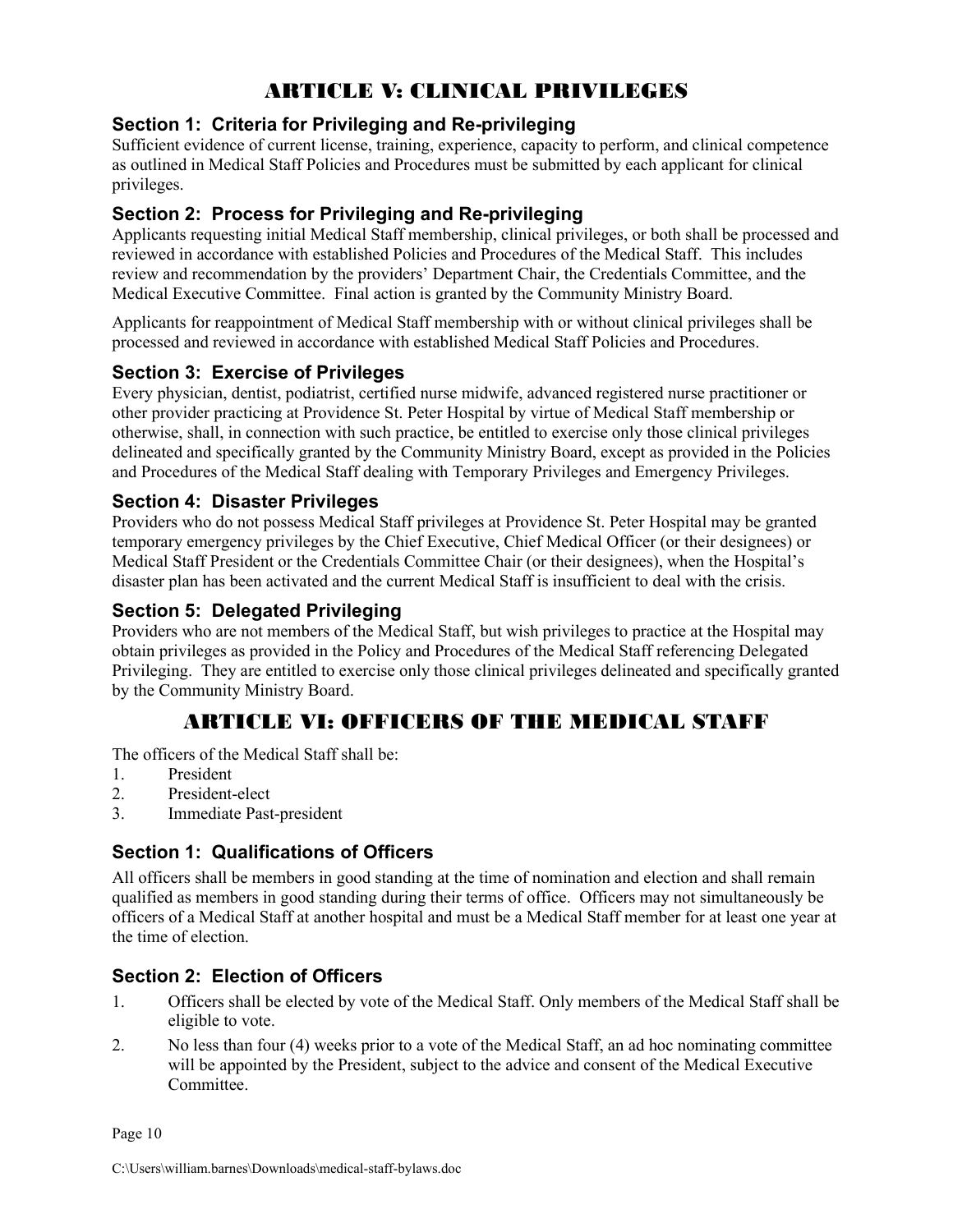- A. This ad hoc committee will consist of at least three past Medical Staff Presidents who are still in active practice.
- B. The ad hoc committee shall select one or more nominees for each Medical Staff office.
- C. After acceptance of nomination is obtained, the ad hoc committee will forward the name of its nominee to the Medical Executive Committee.
- 3. Nomination by petition requires the signatures of at least five members of the Medical Staff and must be filed with the Medical Staff Office at least 15 business days prior to a scheduled vote of the Medical Staff. Documentation of an agreement to serve must be received from the nominee. The Medical Staff shall be notified of these additional nominees at the same time that a ballot is presented to Medical Staff members for a vote.
- 4. Voting shall take place by ballot submitted by those eligible to vote.
- <span id="page-14-0"></span>5. The election will be decided based on a simple majority of returned ballots.

### **Section 3: Term of Office**

The President and President-elect shall each serve a term of two Medical Staff Years. The Immediate Past-president shall serve a term of one Medical Staff Year. Officers shall take office on the first (1st) day of the Medical Staff Year.

### <span id="page-14-1"></span>**Section 4: Vacancies in Office**

The Medical Executive Committee shall fill vacancies in office during the Medical Staff Year, with the exception of the presidency. If there is a vacancy in the office of President, the President-elect shall serve as President. The new President shall immediately appoint an ad hoc nominating Committee to decide promptly upon nominees for the required open position(s). Such nominees shall be reported to the Medical Executive Committee and to the Medical Staff. A special election to fill the position shall occur in accordance with these Medical Staff Bylaws.

### <span id="page-14-2"></span>**Section 5: Removal from Office**

Any officer whose election is subject to these Bylaws may be removed from office for valid cause, including, but not limited to, gross neglect or malfeasance in office, or serious acts of moral turpitude.

Failure to maintain Medical Staff status shall immediately result in removal from office.

Recall of a Medical Staff officer may be initiated by the Medical Executive Committee and effected by a 2/3 majority vote of that committee or shall be initiated by a petition signed by at least 1/3 of the Medical Staff. A special Medical Staff meeting will be called by the President at which time the question of recall shall be put to a vote. If the officer subject to removal is the Medical Staff President the President-elect will assume the responsibility of organizing and presiding over the special Medical Staff meeting. To be successful, a recall vote must pass by 2/3 majority of the Medical Staff members present and voting. In the event the recall vote is successful, the position(s) in question shall be declared vacant and filled in accordance with the provisions of this Article, regarding vacancies in office shall apply.

### <span id="page-14-3"></span>**Section 6: Duties of Officers**

Job descriptions of all Medical Staff Officers are an Addendum to these Bylaws by this reference.

- 1. President: The President shall serve as the chief administrative officer of the Medical Staff and will fulfill those duties specified in the position description.
- 2. President elect: The President elect shall assume all the duties and have the authority of the President in the absence of the President. The President-elect will serve as the Chair of the Credentials Committee and will fulfill additional functions specified in the position description.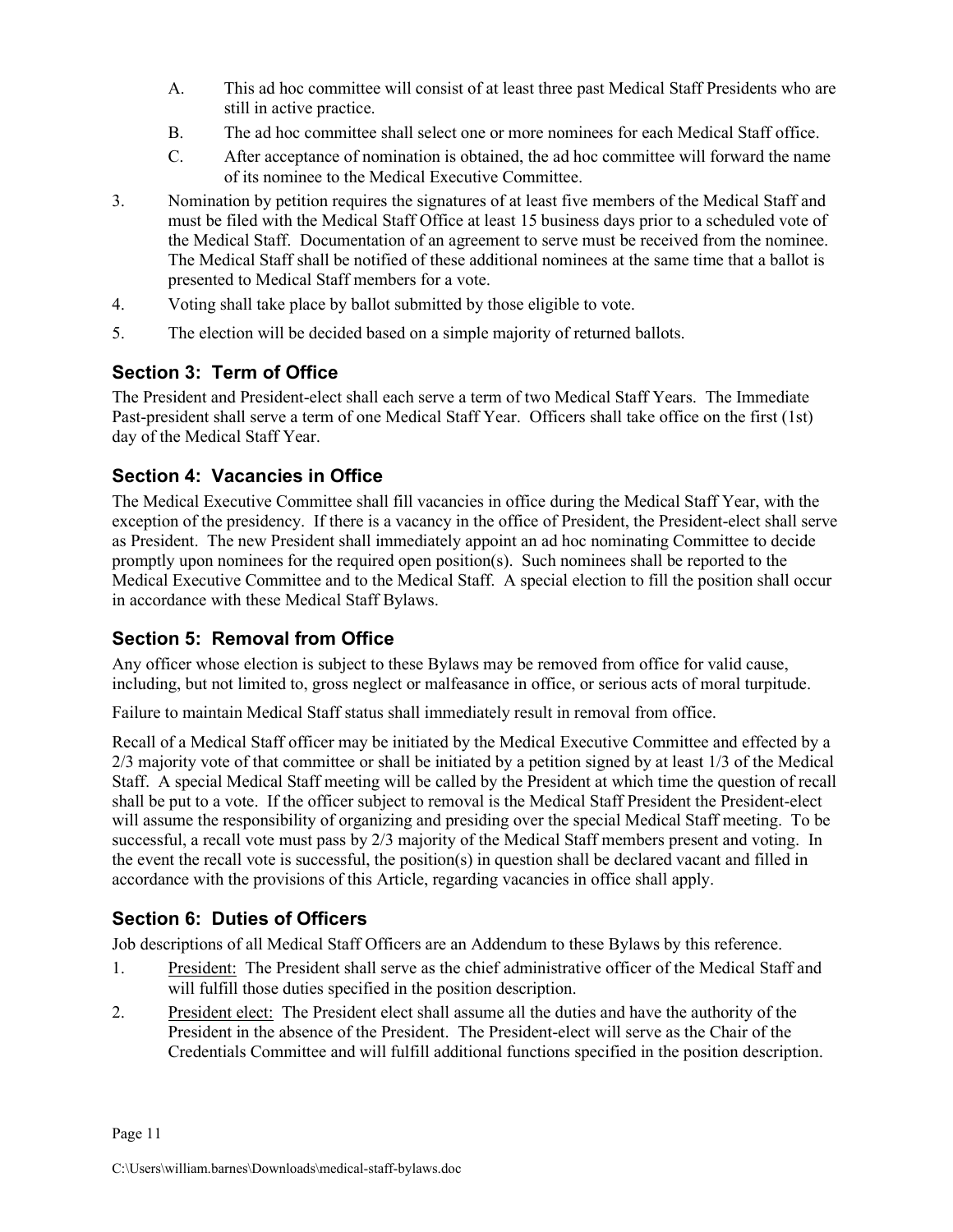3 Immediate Past-president: The Immediate Past-president shall serve as a member of the Medical Executive Committee of the Medical Staff and shall perform the duties described in the position description.

# ARTICLE VII: DEPARTMENTAL ORGANIZATION

### <span id="page-15-1"></span><span id="page-15-0"></span>**Section 1: Organization of Departments and Services**

- 1. The Medical Staff will be organized in departments. Departments shall be as determined by the Medical Executive Committee with ratification by the Medical Staff at its subsequent annual meeting.
- 2. Each Department shall be responsible to the Medical Executive Committee for reviewing the procedures and practices necessary to promote quality health care at Providence St. Peter Hospital in the areas of professional practice and specialization under the Department's authority
- 3. Each Department shall be responsible for reviewing the focused and ongoing professional performance of its members and non-members with privileges.
- 4. Each Department shall be responsible for other business as assigned by the Medical Executive Committee.
- 5. The Chair of each Department shall be elected by its members in accordance with the Rules and Regulations and shall serve as a voting member of the Medical Executive Committee. The Departmental Chair must be a member of the Medical Staff and have been a member in good standing of the Department for at least one year. Departmental Chairs are subject to Article VI, Section 5 "Removal from Office."
- 6. Roles and Responsibilities of the Chair shall include but not be limited to:
	- A. Clinically related activities of the Department.
	- B. Administratively related activities of the Department, unless otherwise provided by the Hospital.
	- C. Oversee quality of clinical care including concerns, safety issues, and continuing surveillance of the professional performance of all individuals in the Department who have delineated clinical privileges.
	- D. Recommending to the Medical Staff the criteria for clinical privileges that are relevant to the care provided in the Department.
	- E. Recommending clinical privileges for each member and non-members with privileges within the Department.
	- F. Assessing and recommending to the relevant hospital authority off-site sources for needed patient care, treatment, and services not provided by the Department or the organization.
	- G. Integration of the Department or service into the primary functions of the organization.
	- H. Coordination and integration of interdepartmental and intradepartmental services.
	- I. Development and implementation of policies and procedures that guide and support the provision of patient care, treatment, and services.
	- J. Recommendations for a sufficient number of qualified and competent persons to provide patient care, treatment, and services.
	- K. Determination of the qualifications and competence of Department or service personnel who are not members of the Medical Staff and who provide patient care, treatment and services.
	- L. Continuous assessment and improvement of the quality of patient care, treatment, and services.
	- M. Maintenance of quality control programs, as appropriate.
	- N. Serves as resource for orientation and continuing education of all persons in the Department or service.
	- O. Recommending space and other resources needed by the Department or service.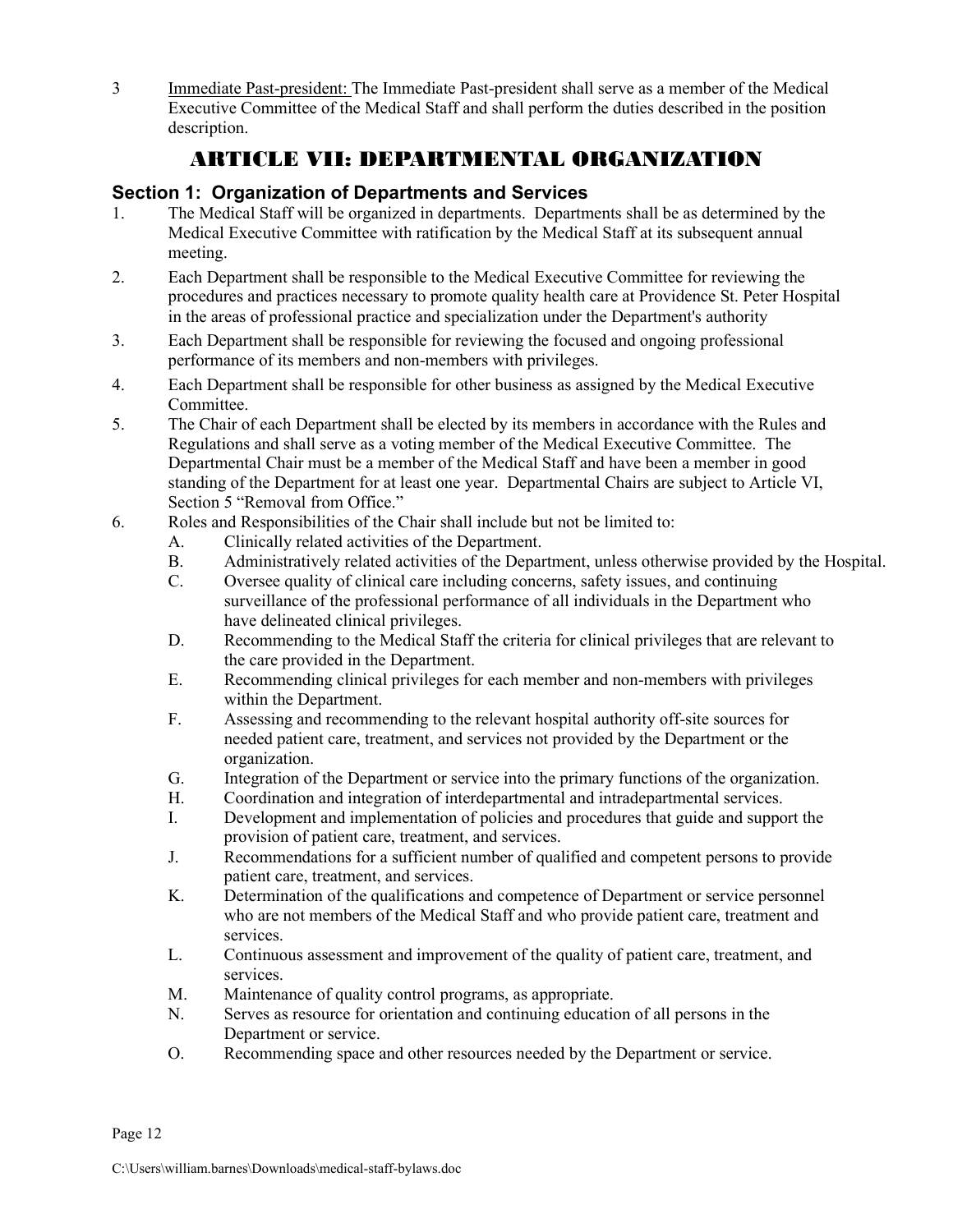# ARTICLE VIII: COMMITTEES OF THE MEDICAL STAFF

### <span id="page-16-1"></span><span id="page-16-0"></span>**Section 1: Classifications of Committees**

Governance committees shall include the Medical Executive Committee, the Credentials Committee, and other committees as designated by the Medical Executive Committee and listed in the Medical Staff organizational chart, and Policies and Procedures.

### <span id="page-16-2"></span>**Section 2: Eligibility, Appointment and Tenure**

Members are eligible to serve on Medical Staff governance committees. Members and chairs of non-Peer Review Medical Staff committees shall be appointed by the President of the Medical Staff. Peer review committee members and chairs are elected per Medical Staff Rules and Regulations.

#### <span id="page-16-3"></span>**Section 3: Medical Executive Committee**

- 1. Composition: The Medical Executive Committee shall consist of the officers, all Departmental Committee Chairs and two at-large members. A majority of voting Medical Executive Committee members must be fully licensed physicians who currently practice in the community and are members of the Medical Staff. The membership of the Medical Executive Committee may include other providers and any other individuals as determined by the organized Medical Staff. Representatives of Hospital Administration shall be nominated by the Chief Executive and shall serve as ex-officio, non-voting members of the Medical Executive Committee subject to Medical Executive Committee approval.
- 2. Duties: The Medical Executive Committee shall:
	- A. Act for the Medical Staff in the intervals between Medical Staff meetings, subject to such limitations as may be imposed by these Bylaws. The organized Medical Staff delegates to the Medical Executive Committee the authority to amend Medical Staff Rules and Regulations and Policies and Procedures of the Medical Staff. Recommended revisions to the Rules and Regulations and Policies and Procedures will be forwarded electronically to the Medical Staff. After considering available Medical Staff input, the Medical Executive Committee will submit recommended revisions to the Rules and Regulations and Policies and Procedures to the Community Ministry Board for final approval.
	- B. Receive and act upon the reports and recommendations of the Medical Staff,
	- Departmental, and multi-disciplinary committees and of assigned activity groups.
	- C. Implement the approved Policies and Procedures of the Medical Staff.
	- D. Recommend to the Community Ministry Board all matters relating to staff categorization, organizational structure, Department assignments, appointments and reappointments, clinical privileges, and any corrective actions.
	- E. Be responsible to the Community Ministry Board for the promotion of the quality of the overall medical care rendered by the Medical Staff to patients in the Hospital.
	- F. Initiate and pursue corrective action when warranted in accordance with these Bylaws.
	- G. Inform the Medical Staff of accreditation programs and take appropriate action to facilitate the Joint Commission of Healthcare Organizations accreditation process.
	- H. Serve as a liaison between the Medical Staff, the Chief Executive, and the Community Ministry Board.
	- I. Recommend action to the Chief Executive on matters of a medical administrative nature.
	- J. Make recommendations on hospital management matters to the Community Ministry Board through the Chief Executive.
	- K. Conduct the preparations for all meeting programs, either directly or through delegation, to a suitable individual or committee.
	- L. Take reasonable steps to promote the professional and ethical conduct and competent clinical performance of all individuals within the Medical Staff Organization, including initiation of and participation in Medical Staff corrective review measures as provided in these Bylaws and Policies and Procedures of the Medical Staff.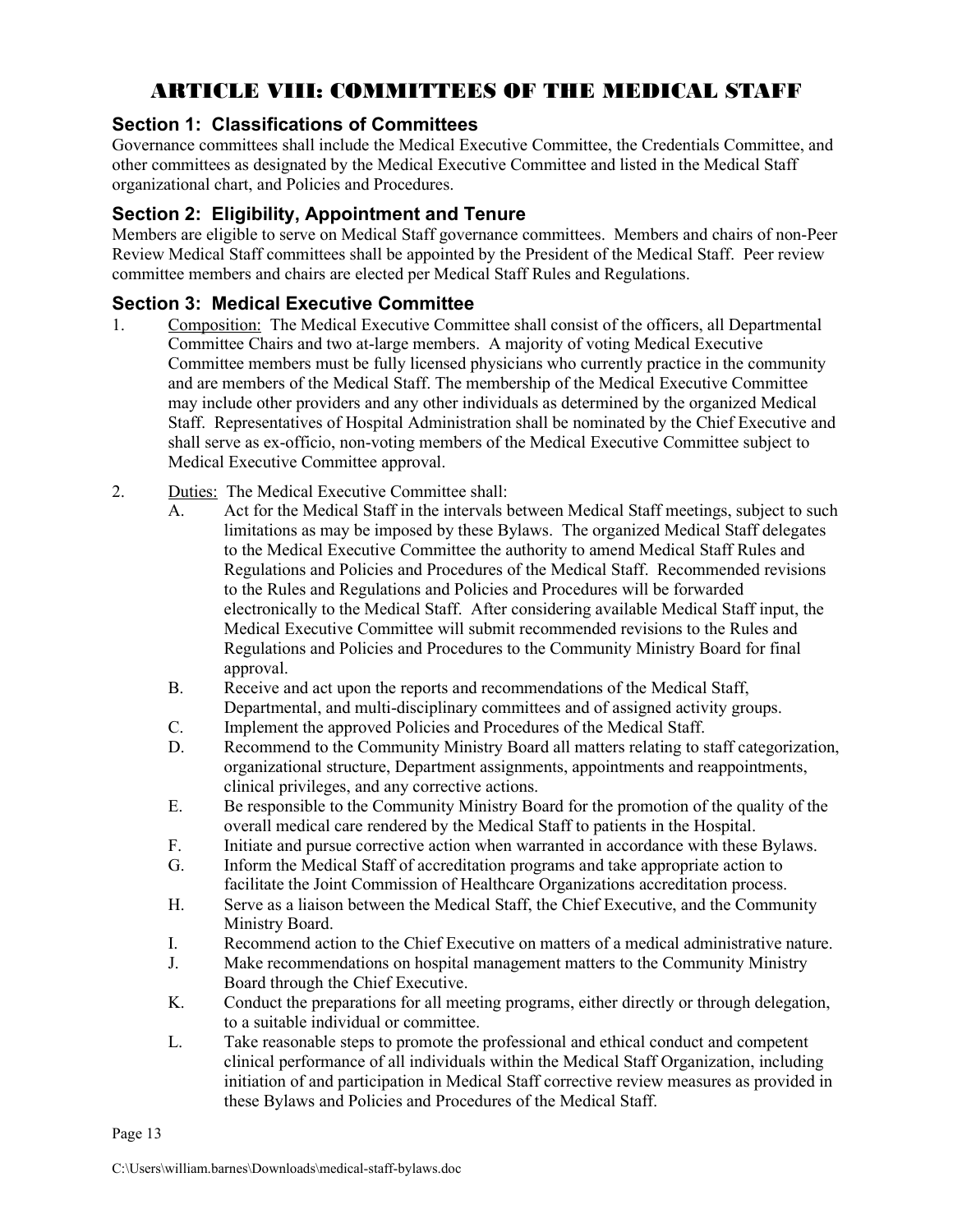- 3. Meetings: The Medical Executive Committee shall meet at least monthly. Special meetings may be called by the President and may substitute for regular meetings by decision of the President. The Chief Executive or their designee participates in each meeting on an ex-officio basis. They may not make motions or vote.
- 4. Conflict and Dispute Resolution: In the event of a dispute or conflict between the organized Medical Staff and the Medical Executive Committee on matters including, but not limited to, proposals to adopt a rule and regulation or policy and procedure or an amendment thereto, the Medical Staff member(s) must first attempt to resolve the dispute directly with the Medical Executive Committee. In the event this action does not result in the resolution of the dispute or conflict, the organized Medical Staff may communicate with the Community Ministry Board directly. Details of the process for conflict and dispute resolution shall reside in Providence Health & Services Policy, "Leadership Group Conflict Management."

#### <span id="page-17-0"></span>**Section 4: Credentials Committee**

- 1. Composition: The Credentials Committee shall consist of at least seven members of the Medical Staff appointed by the Medical Staff President. The President-elect of the Medical Staff shall serve as Chair. Selection of members shall be on a basis that will ensure broad representation of the Medical Staff. Members shall serve three-year terms, beginning and ending at intervals to insure continuity on the committee. Members may be reappointed for consecutive terms. Ad hoc committees may be formed to address specialty issues of credentialing. The Committee Chair can appoint ad hoc committee members as non-voting members of the Credentials Committee.
- 2. Duties: The duties of the Credentials Committee shall be to review and evaluate qualifications of each provider applying for initial appointment, reappointment or modification of clinical privileges. In connection therewith, the committee shall obtain and consider the recommendations of appropriate Departments. Based on this review and evaluation, the committee shall make recommendations to the Medical Executive Committee for membership and delineation of clinical privileges in compliance with the Bylaws, Rules and Regulations and Policies and Procedures of the Medical Staff, and to otherwise perform the duties as defined therein.

#### <span id="page-17-1"></span>**Section 5: Additional Committees**

<span id="page-17-2"></span>Additional Medical Staff committees will be as defined by the Medical Executive Committee, and described in the policy on committees, as needed to perform the Medical Staff functions described herein.

# ARTICLE IX: STAFF FUNCTIONS

Provision shall be made in these Bylaws or by resolution of the Medical Executive Committee approved by the Community Ministry Board, either through assignment to the Departments, to staff committees, to staff officers, or to interdisciplinary hospital committees, for the effective performance of the staff functions specified in this section and described in the Rules and Regulations and Policies and Procedures of the Medical Staff and of such other staff functions as the Medical Executive Committee or the Community Ministry Board shall reasonably require. These staff functions are:

- 1. Monitor and evaluate care provided in Providence St. Peter Hospital and develop clinical policy relating to continuous quality improvement;
- 2. Conduct or coordinate quality and appropriateness and improvement activities, including invasive procedure, blood usage, drug usage reviews, medical record and other reviews, including Ongoing Professional Practice Evaluations and Focused Professional Practice Evaluations;
- 3. Conduct or coordinate utilization review activities;
- 4. Conduct or coordinate credentials investigations regarding the granting of clinical privileges and specified services to members and non-members with privileges;
- 5. Provide continuing medical education opportunities responsive to quality assessment and improvement activities, new state-of-the-art developments and other perceived needs;
- 6. Develop and maintain surveillance over drug utilization policies and practices;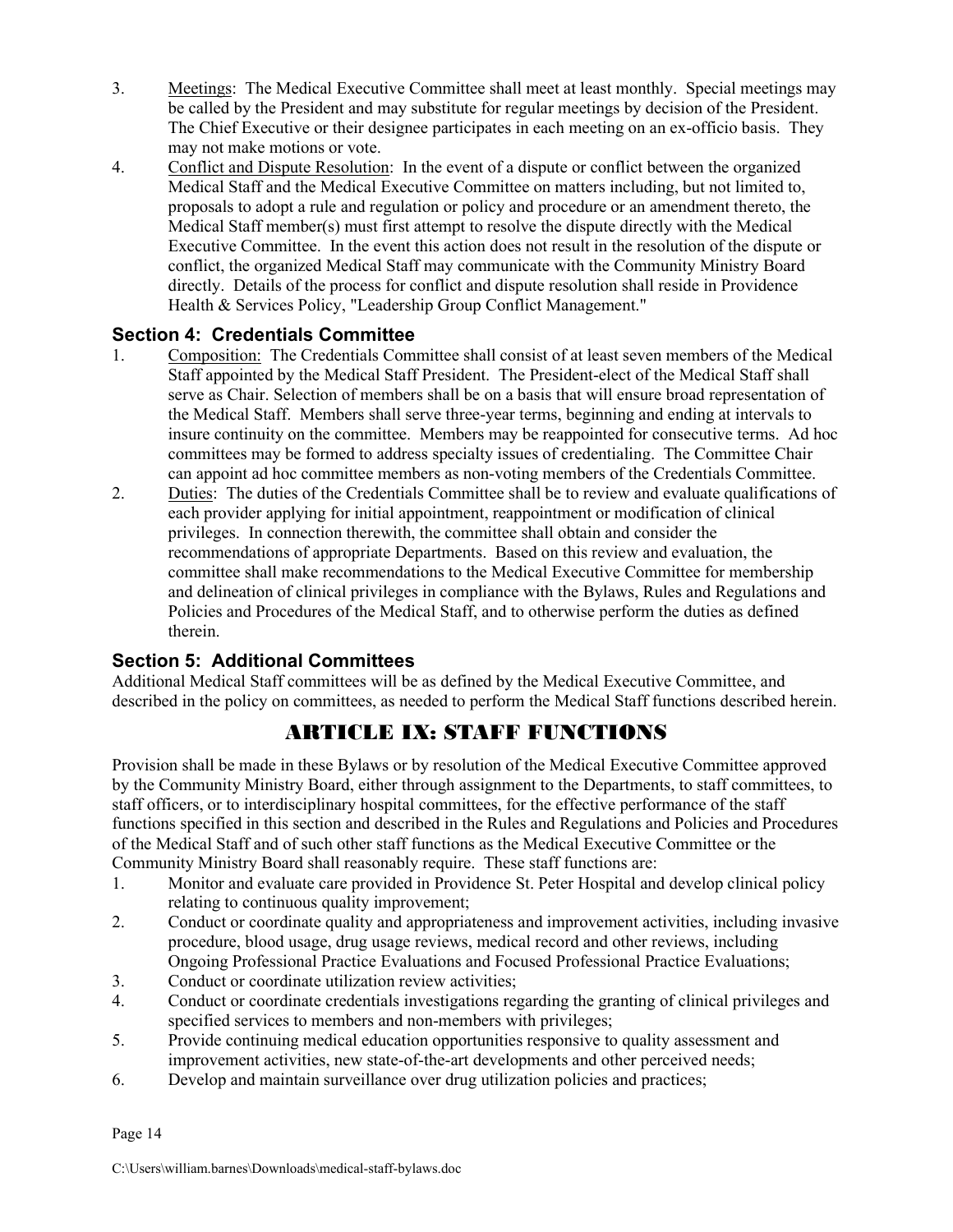- 7. Investigate and control nosocomial infections and monitor the Hospital's infection control program;
- 8. Plan for response to fire and other disasters, for hospital growth and development and for the provision of services required to meet the needs of the community;
- 9. Direct staff organizational activities, including staff Bylaws, review and revision, staff officer and committee nominations, liaison with the Community Ministry Board and Hospital Administration, and review and maintenance of hospital accreditation;
- 10. Coordinate the care provided by members and non-members with privileges with the care provided by the nursing service and with the activities of other hospital patient care and administrative services;
- 11. Provide mechanisms which include fair Hearing and due process for addressing adverse decisions for applicants regarding Medical Staff appointment or reappointment and granting of initial, renewed, or revised clinical privileges; and
- <span id="page-18-0"></span>12. Engage in other functions reasonably requested by the Medical Executive Committee and the Community Ministry Board.

# ARTICLE X: PARLIMENTARY AUTHORITY

The rules contained in the current edition of Robert's Rules of Order Newly Revised shall govern the business in all cases to which they are applicable and in which they are not inconsistent with these Bylaws and special rules of order of the Medical Staff.

# ARTICLE XI: DUE PROCESS

### <span id="page-18-2"></span><span id="page-18-1"></span>**Section 1: Right to Hearing**

Any member, non-member with privileges, or applicant for Medical Staff membership or privileges who is the subject of an adverse action and who timely files a request for Hearing with the Manager of Medical Staff Services as set forth in the notice of adverse action shall have the right to request a Hearing in accordance with Appendix A.

### <span id="page-18-3"></span>**Section 2: Right to Appellate Review**

In any case involving a Medical Staff member, non-member with privileges or applicant for membership or privileges where:

- 1. The action of the Community Ministry Board, acting through the Quality and Credentials Committee, is adverse, and
- 2. The affected member, non-member with privileges, or applicant has requested and received a Hearing pursuant to these Bylaws; such person shall have the right to request an Appellate Review as provided in Appendix A.

### <span id="page-18-4"></span>ARTICLE XII: CONFIDENTIALITY, IMMUNITY, AND LIABLITY

### <span id="page-18-5"></span>**Section 1: Authorization and Conditions**

As conditions of applying for, or exercising Medical Staff membership or clinical privileges within the Hospital, the provider:

- 1. Authorizes representatives of the Hospital and Medical Staff to solicit, provide, and act upon information bearing on the provider's professional ability and qualifications.
- 2. Agrees to be bound by the Bylaws, Rules and Regulations, manuals, and the governing Policies and Procedures of the Medical Staff and of the Hospital.

### <span id="page-18-6"></span>**Section 2: Confidentiality of Information**

Information regarding the maintenance of quality patient care shall, to the fullest extent permitted by law, be kept confidential. This information shall not become a part of any particular patient's file or of the general hospital records.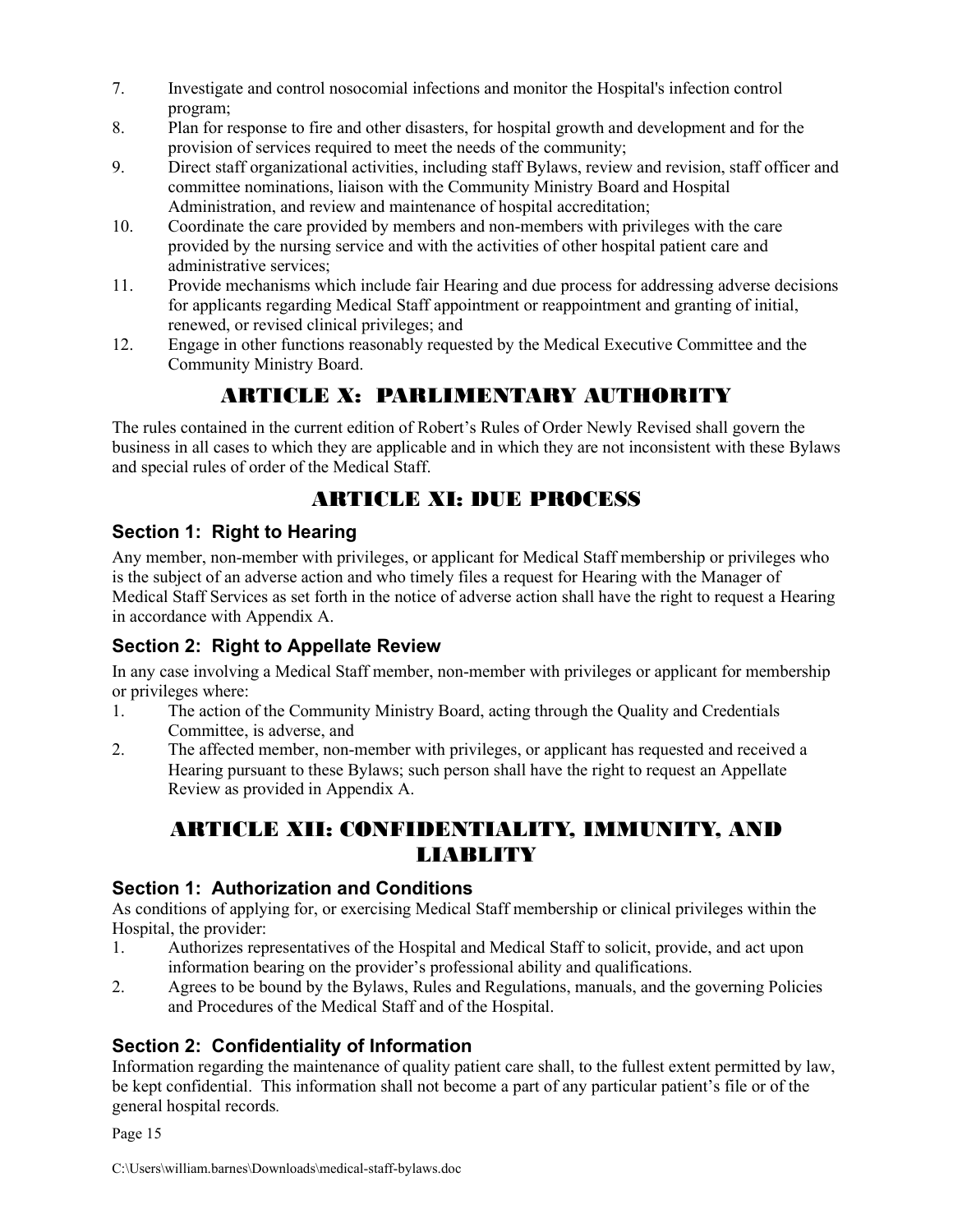### <span id="page-19-0"></span>**Section 3: Immunity from Liability**

No representative of the Hospital or Medical Staff shall be liable for damages or other relief for any action, statement or recommendation made within the scope of the person's duties as a representative, if such representative acts in good faith, makes a reasonable effort to ascertain the truthfulness of the facts and reasonably believes that the action, statement, or recommendation is warranted by such facts. No representative of the Hospital, Medical Staff, or third party shall be liable for damages or other relief by reason of providing information, including otherwise privileged or confidential information, to a representative of the Hospital, Medical Staff, other health care facility, or organization of health professionals concerning a provider who is or has been an applicant to or a member of the staff, or who did or does exercise clinical privileges or provide specified services at the Hospital, provided that such representative or third party acts in good faith.

#### <span id="page-19-1"></span>**Section 4: Releases**

Each provider shall, upon request of the Hospital, execute general and specific releases in accordance with the tenor and import of this article. Execution of such releases shall not be a prerequisite to the effectiveness of this article.

### <span id="page-19-2"></span>ARTICLE XIII: MEDICAL RECORDS DOCUMENTATION

#### <span id="page-19-3"></span>**Section 1: Histories and Physicals**

A medical history and physical examination must be completed and documented for each patient no more than 30 days before or 24 hours after inpatient admission or registration, but prior to surgery or a procedure requiring anesthesia services. The medical history and physical examination must be completed and documented by a physician (as defined by Centers for Medicare and Medicaid Services, "CMS"), or other qualified licensed individual in accordance with Washington State law and hospital policy. For a medical history and physical examination that was completed within 30- days prior to registration or inpatient admission, an update documenting any changes in the patient's condition is completed within 24 hours after registration or inpatient admission, but prior to surgery or a procedure requiring anesthesia. Additional information regarding history and physical documentation requirements is delineated in the Medical Staff Rules and Regulations.

# <span id="page-19-4"></span>ARTICLE XIV: ADOPTION OF BYLAWS, BYLAW AMENDMENTS AND RELATED DOCUMENTS

The organized Medical Staff has the ability to adopt Medical Staff Bylaws, Rules and Regulations and Policies and Procedures, and amendments thereto, and to propose them directly to the Community Ministry Board. Adoption or amendment of the Medical Staff Bylaws cannot be delegated. The Medical Staff delegates to the Medical Executive Committee the authority to decide whether to hold an annual meeting of the medical staff in person or to present any proposed documents or nominees by written or electronically transmitted ballot.

The Medical Staff delegates to the Medical Executive Committee the authority to act on its behalf in approving changes, amendments or revisions to the Rules and Regulations and Policies and Procedures referenced in these Bylaws. The Medical Executive Committee will recommend to the Community Ministry Board Rules and Regulations, Policies and Procedures, and other pertinent documents which further define the general policies contained in these Bylaws. These proposed documents with or without amendments will be provided to the Organized Medical Staff members prior to consideration by the Medical Executive Committee during which time they may comment in writing. Upon adoption by the Board, these documents will be incorporated by reference and become part of these Medical Staff Bylaws.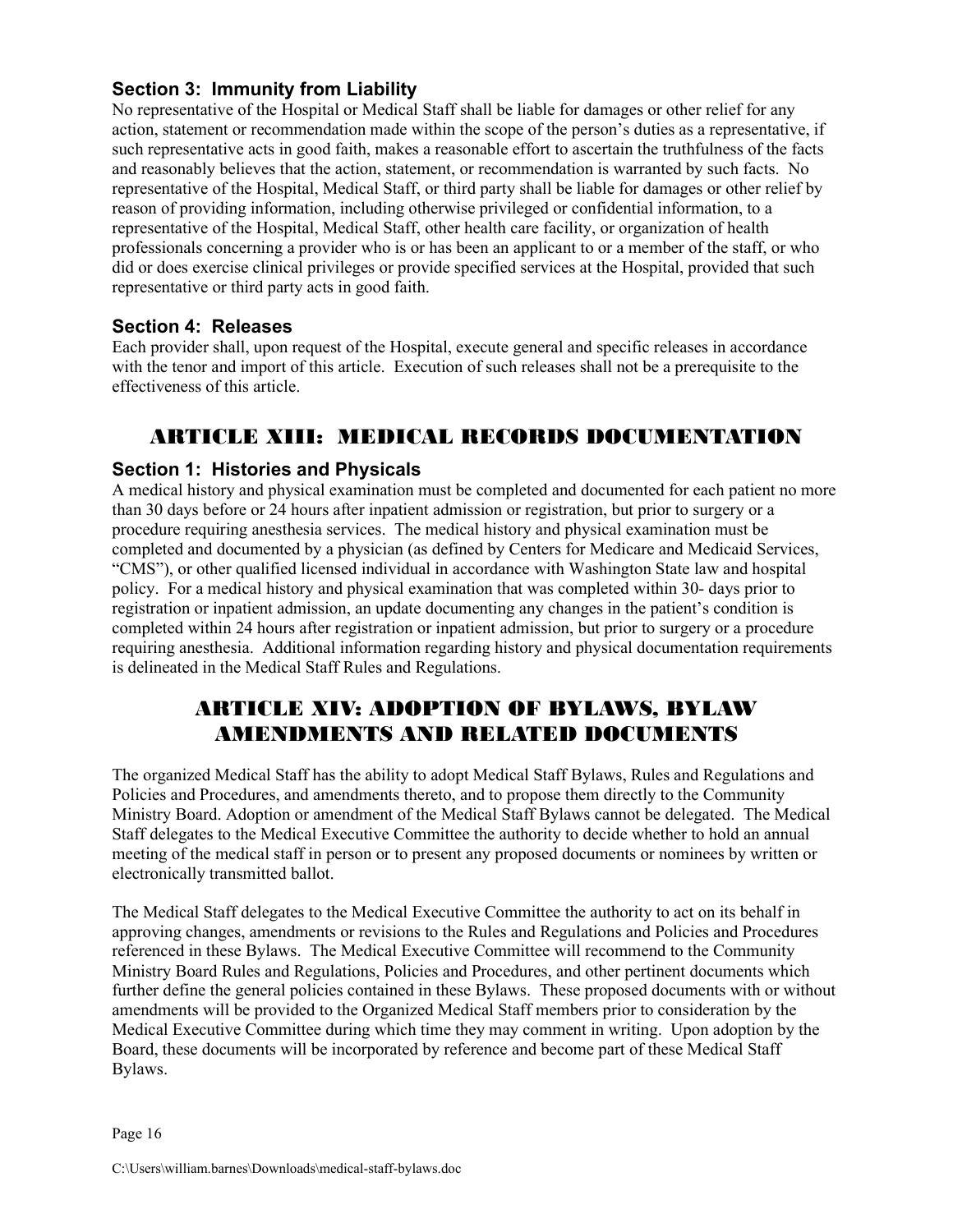If members of the organized Medical Staff propose to adopt a rule, regulation or an amendment thereto, they must first communicate the proposal to the Medical Executive Committee. If the Medical Executive Committee proposes to adopt a rule and regulation, or an amendment thereto, it must first communicate the proposal to the Medical Staff.

If members of the organized Medical Staff propose to adopt a policy and procedure or an amendment thereto, they must first communicate the proposal to the applicable Departmental Committee.

The Medical Executive Committee or its designee shall review these Bylaws at least every three (3) years, beginning in 1996. The Medical Executive Committee may make minor corrections or changes to these Bylaws due to spelling, punctuation, grammar, context or if required by law. No prior notice of such changes is required. All changes made will be reported to the Medical Staff and to the Community Ministry Board.

Adoption of or amendments to these Bylaws may be made by:

- 1. Two-thirds majority vote of all written or electronically submitted ballots by Medical Staff members. Notice and the text of the Bylaws, or the amendments thereto, must be mailed or electronically transmitted at least 15 days prior to the ballot due date or meeting date and to voting Medical Staff members.
	- A. Ballots may be obtained in advance through the Medical Staff Services by Medical Staff members who will not be available to attend the meeting due to on-call obligations.
	- B. Executed ballots must be personally submitted within 24 hours of the meeting and validated by a staff member of Medical Staff Services.
- 2. In the event of an urgent need to amend Medical Staff Bylaws necessary to comply with law or regulation, the Medical Staff delegates authority to the Medical Executive Committee to provisionally adopt such an amendment without written or electronically transmitted notice to the medical staff. The Medical Executive Committee will forward its recommendation to the Community Ministry Board. The Community Ministry Board may also provisionally approve an urgent amendment without prior notification to the medical staff. After such provisional approval, the medical staff will be notified of the urgent amendment. With this notification, the medical staff is given an opportunity for retrospective review of and comment on the provisional amendment. If there is no conflict between the medical staff and the Medical Executive Committee, the provisional amendment will stand. If there is conflict over the provisional amendment, the process for resolving conflict between the medical staff and the Medical Executive Committee will be initiated. Any revisions to the amendment must be submitted to the Community Ministry Board for final approval.

*ADOPTED by the Medical Staff of Providence St. Peter Hospital and approved by the Medical Executive Committee and Community Ministry Board on September 26, 2019*

Jeffry Christinson, die

Rebecca L. Brewer

Jeffrey C. Christenson, MD, Medical Staff President Community Ministry Board Chair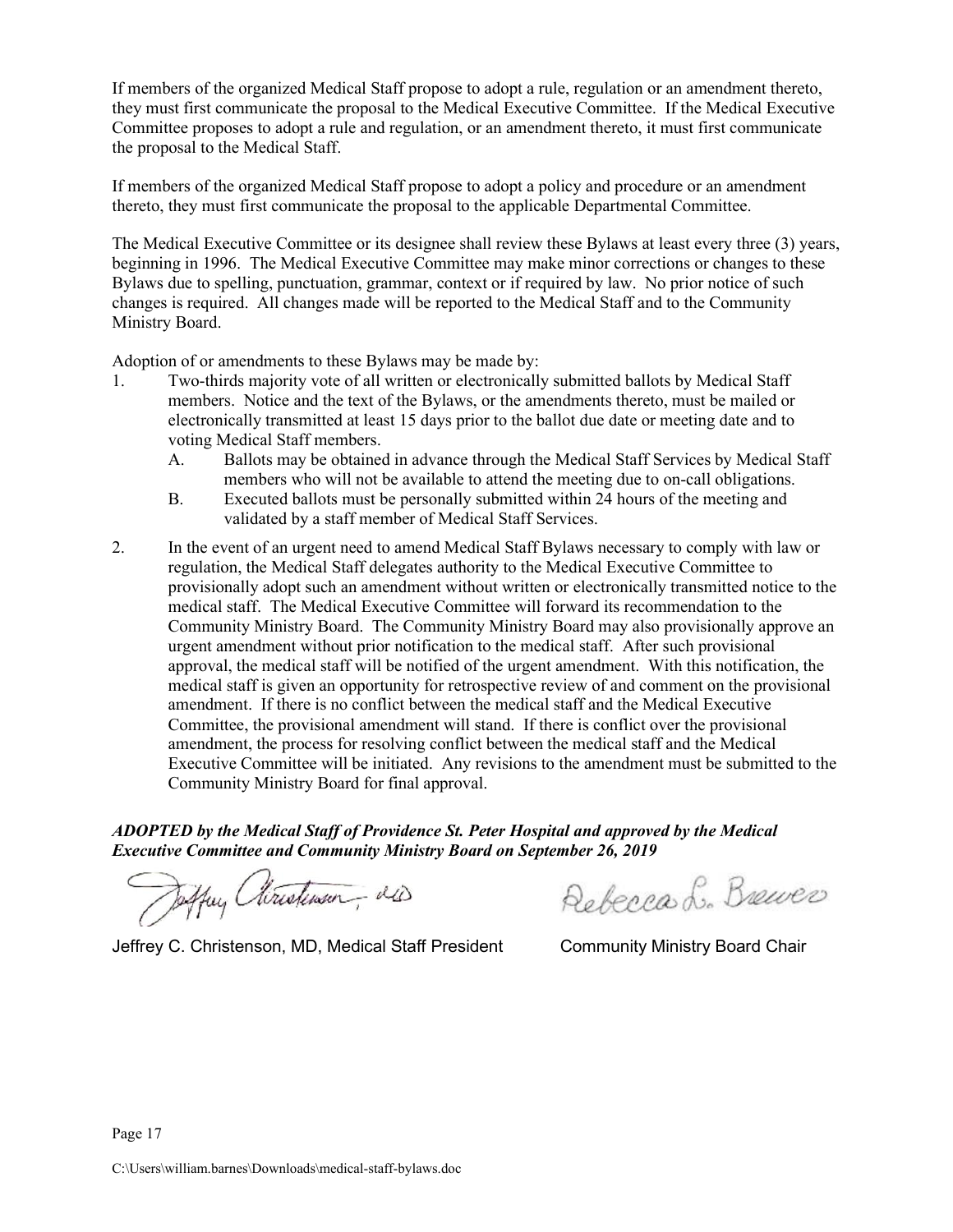### APPENDIX A – DUE PROCESS PROCEDURE

### <span id="page-21-1"></span><span id="page-21-0"></span>ARTICLE I – Concerns Regarding Medical Staff Members

#### <span id="page-21-2"></span>**Section 1: Concerns**

Professionals are encouraged to resolve concerns on a one-to-one basis. It is recognized that instances may arise when a satisfactory resolution cannot be reached without the involvement of a third party. Concerns will be addressed through the Concerns Regarding Medical Staff Practitioners policy.

### <span id="page-21-3"></span>ARTICLE II – Concerns Investigated with Potential for Adverse Action

#### <span id="page-21-4"></span>**Section 1: Formal Investigations**

Any two of the following, Medical Staff President or designee, the CMO, and/or the Departmental Committee Chair or designee, may initiate a formal investigation if they conclude a concern or pattern of concerns warrants the process and that there is a possibility that there may be a recommendation for adverse action for the involved member, non-member with privileges or allied health professional. The investigation may be led by a voting member of the Medical Executive Committee. The member, nonmember with privileges or allied health professional will be notified within 5 business days of the investigation and will be given the opportunity to provide written and/or verbal feedback to the investigator(s).

The investigator(s) may appoint an independent external peer reviewer, review panel or organization to assist in its investigation. Such reviewer, panel or organization shall have the right to examine all relevant documents and to interview persons with information relevant to the complaint and the affected member, non-member with privileges or allied health professional. A subcommittee or external peer reviewer shall not include partners, associates, competitors, or relatives of a member. After completion of its review, a report shall be forwarded to the Medical Executive Committee for its consideration.

#### <span id="page-21-5"></span>**Section 2: Interview and Special Appearance Prior to Corrective Action**

The investigator(s) may request an interview and special appearance from the member, non-member with privileges or allied health professional. The member, non-member with privileges or allied health professional will be given notice by documented telephone call, secure e-mail or in writing by courier service at least five business days in advance of the meeting. Such notice shall include the date, time and place of the meeting, and a general statement of the issue involved. A copy of the complaint and any information gathered will be given to the member at least 48 hours before the meeting.

When the member, non-member with privileges or allied health professional has been requested to appear (Special Appearance), appearance is mandatory, and failure of the member, non-member with privileges or allied health professional to appear without good cause at the meeting will result in automatic suspension.

At this interview, the member, non-member with privileges or allied health professional shall be informed of the evidence supporting the review requested and shall be invited to discuss, explain or refute it. A written record is maintained in the member's, non-member with privileges' or allied health professional's credentials file reflecting the substance of the interview. If the member, non-member with privileges or allied health professional fails or declines to participate in the interview, the appropriate corrective action may be initiated. This meeting is not a procedural right of the member, non-member with privileges or allied health professional and need not be conducted according to the procedural rules provided in the Fair Hearing Plan. After the review is completed, a summary of the conclusions is placed in the member's credentials file.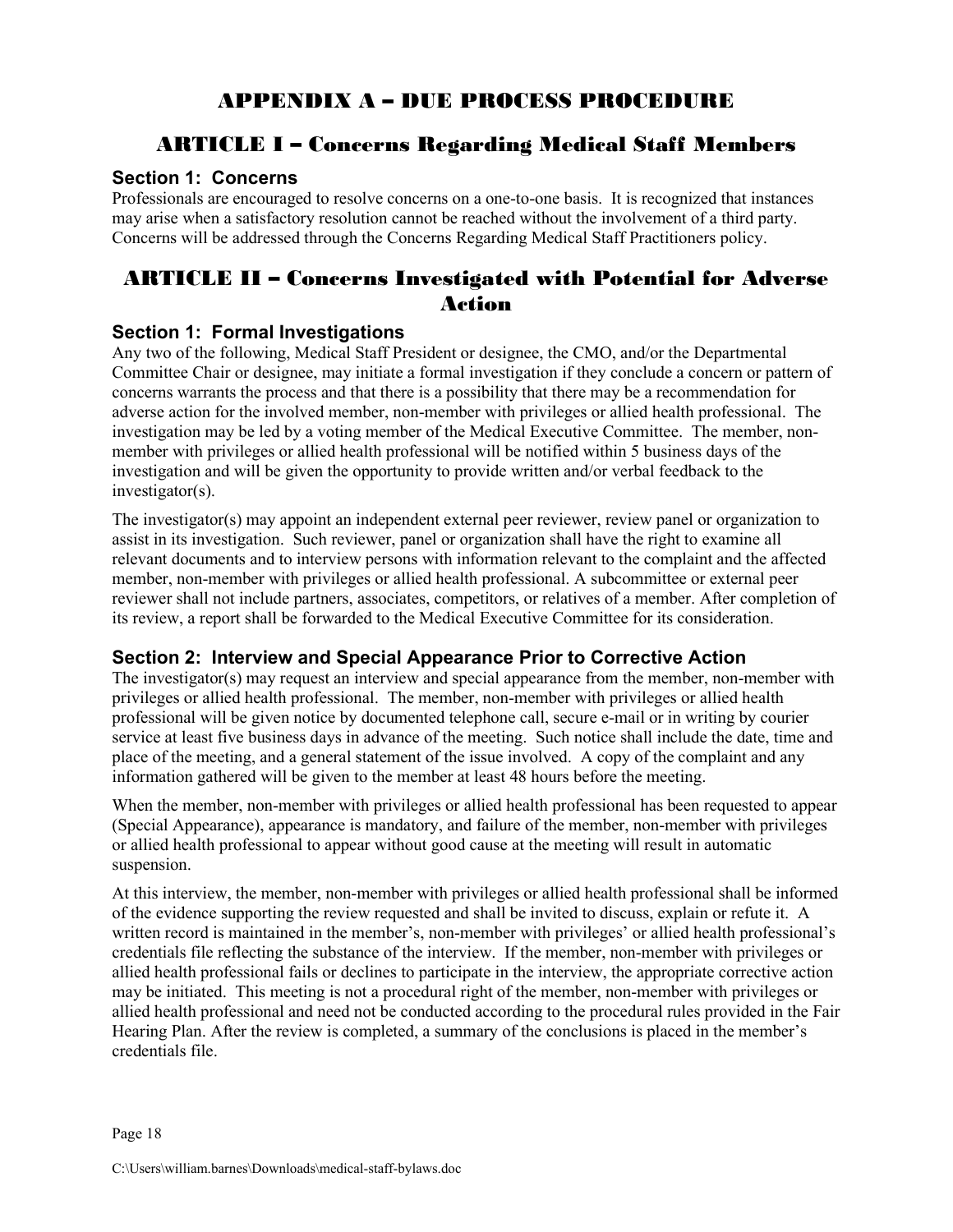### <span id="page-22-0"></span>**Section 3: Recommendation of No Adverse Action**

If after the formal investigation there are no recommendations for adverse action, the member will receive notification of the decision and feedback of the review findings. A report of the investigation will be placed in the member's credentials file.

### <span id="page-22-1"></span>**Section 4: Recommendation of Adverse Action after Formal Investigation**

The Medical Executive Committee will review within 10 business days the formal investigation, the substance and completeness of the concern(s), and decide if further investigation is indicated. If an investigation remains open, the Medical Executive Committee shall complete it within 15 business days of the initial meeting date. The member, non-member with privileges or allied health professional will be given an opportunity to meet with the Medical Executive Committee to discuss, explain or refute the concern(s).

The Medical Executive Committee may recommend dismissal of the concern(s); issuance of a warning; a letter of admonition or reprimand; suspension, reduction, restriction, condition, or termination of privileges; suspension or termination of Medical Staff membership; imposition of a requirement that a preceptor be appointed or that the member, non-member with privileges or allied health professional secure consultation or assistance; or any other appropriate action.

The Medical Executive Committee shall give notice of its recommendation to the member, non-member with privileges or allied health professional, by documented telephone call, secure e-mail or in writing by courier service, within 2 business days. Any recommended adverse action shall be subject to a Hearing and Appellate Review, as set forth in Articles VI and VII.

If a decision is made for adverse action, Medical Staff Services may assign a support person to the member, non-member with privileges or allied health professional to help them navigate the Due Process Procedure. The member, non-member with privileges or allied health professional shall be advised that the hospital may be required, under certain conditions, to report a member under investigation to the National Practitioner Data Bank as stated within these Medical Staff Bylaws. An investigation is considered ongoing until a final action is taken, or when it is formally closed.

### <span id="page-22-2"></span>**Section 5: Action by Medical Executive Committee and Quality and Credentials Committee**

A Medical Executive Committee recommendation for adverse action shall be forwarded to the Quality and Credentials Committee for consideration.

- 1. If the member, non-member with privileges or allied health professional accepts the recommended adverse action of the Medical Executive Committee, that recommendation will be forwarded to Quality and Credentials Committee for review. If the Quality and Credentials Committee accepts the recommendation, the member, non-member with privileges or allied health professional will forfeit all rights to a Hearing and Appellate Review, and the adverse action will be applied.
- 2. If the Quality and Credentials Committee disagrees with the decision and/or recommended action of the Medical Executive Committee, it will refer the matter back to the Medical Executive Committee for its reconsideration within 5 business days, with its concerns detailed in writing. The member, non-member with privileges or allied health professional has the right to request a Hearing after Medical Executive Committee reconsideration, even if he or she initially had waived that right. After receiving a subsequent recommendation from the Medical Executive Committee, and any new evidence, the Quality and Credentials Committee shall then take final action on the reconsidered recommendation. If the Quality and Credentials Committee decides to dismiss the complaint, the complaint will be dismissed immediately.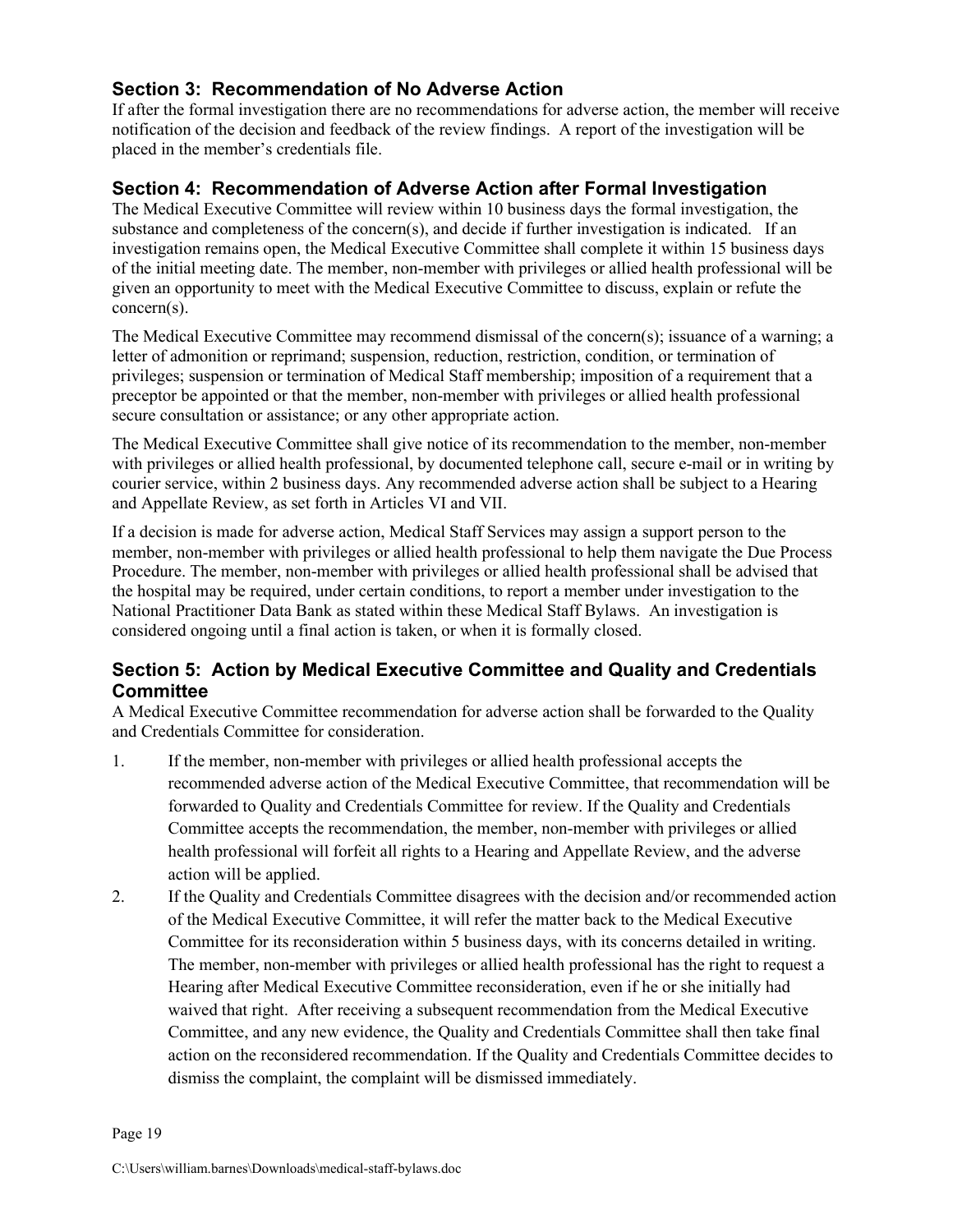3. The Medical Staff President will notify the member, non-member with privileges or allied health professional within 48 hours by documented telephone call, secure e-mail or in writing by courier service, of the Quality and Credentials Committee decision.

# ARTICLE III – Precautionary Suspension

#### <span id="page-23-1"></span><span id="page-23-0"></span>**Section 1: Imposition of Precautionary Suspension**

Any two (2) of the following: Medical Staff President, Chief Medical Officer, Departmental Committee Chair, Quality and Credentials Committee Chair, or CEO shall have authority to summarily suspend all or any portion of the clinical privileges of a Member, Non-member with Privileges or Allied Health Professional whenever failure to take such action may result in an imminent danger to the health and/or safety of any individual, or to the orderly operations of the Hospital. Such precautionary suspension shall become effective immediately upon imposition. Notice of precautionary suspension shall promptly be forwarded to the Medical Executive Committee, to the CEO and to the Quality and Credentials Committee Chair and shall be personally delivered to the affected Member, Non-member with Privileges or Allied Health Professional with written evidence of receipt requested.

The member's, non-member with privilege's or allied health professional's privileges to attend or provide care or consultation to patients, practice in the Hospital, and participate in Medical Staff affairs are immediately suspended, pending the outcome of an inquiry. If the member supervises a Provider Extender, that Provider Extender's privileges are also automatically suspended. A Precautionary Suspension cannot exceed 7 business days. Such suspension shall be deemed an interim precautionary step and is not a complete professional review action in and of itself. It shall not imply any final finding of responsibility for the situation that caused the suspension.

### <span id="page-23-2"></span>**Section 2: Continuity of Patient Care**

Immediately upon the imposition of a precautionary suspension, the Medical Staff President, Chief Medical Officer, or responsible Departmental Committee Chair, shall have the responsibility to provide for alternative medical coverage for the patients of the suspended member, non-member with privileges or allied health professional still in the Hospital at the time of such suspension. The wishes of the patient and the member, non-member with privileges or allied health professional under suspension shall be considered in the selection of such alternative coverage.

### <span id="page-23-3"></span>**Section 3: Action by the Medical Executive Committee**

The member, non-member with privileges or allied health professional shall be entitled to an informal meeting with Medical Executive Committee and the parties who imposed the precautionary suspension, within 5 business days of imposition. At this meeting, the member, non-member with privileges or allied health professional will be advised of the specific allegations and be invited to discuss, explain or refute them. This meeting does not constitute a Hearing, as set forth in the Fair Hearing Plan.

Within 2 business days of this meeting, the Medical Executive Committee shall recommend modification, continuance or termination of the terms of the suspension, and that action will take effect immediately. The Medical Staff President shall promptly notify the Quality and Credentials Committee Chair of the action, with written notice to the member, non-member with privileges or allied health professional. Written notice shall be personally delivered to the affected member, non-member with privileges or allied health professional with written evidence of receipt requested.

The member, non-member with privileges or allied health professional has the right to full Due Process, and will be notified in writing of his or her right to a Hearing pursuant to Article VI, with a copy of the Due Process procedure attached. If a precautionary suspension is modified, its conditions shall remain in effect pending the outcome of Due Process. The Quality and Credentials Committee Chair will be notified of the Medical Executive Committee action.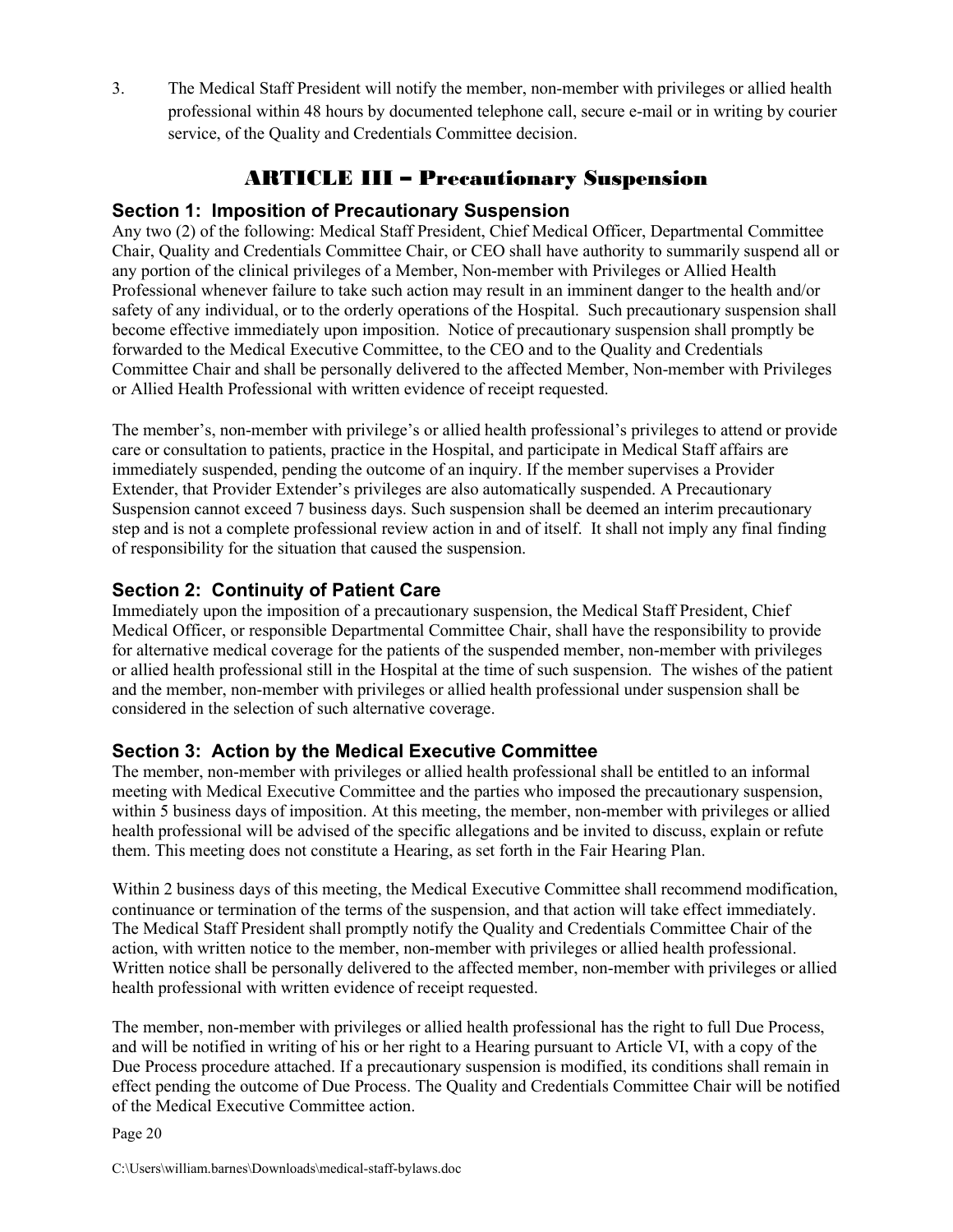If for any reason the Medical Executive Committee does not make a disposition within 7 business days of a precautionary suspension being imposed, the suspended member (and any affected Provider Extender), non-member with privileges or allied health professional shall automatically be reinstated to the status previously held.

### <span id="page-24-0"></span>**Section 4: Action by Quality and Credentials Committee on behalf of the Community Ministry Board**

Within 5 business days after receipt of the Medical Executive Committee recommendation an action for termination, modification or continuation of suspension, the Quality and Credentials Committee shall act to affirm, to modify by increasing or reducing the discipline recommended, or to reject the Medical Executive Committee recommendation. Such rejection shall have the effect of a remand to the Medical Executive Committee, which may then dismiss the matter or impose any corrective action for which the Community Ministry Board approval is not required.

The Quality and Credentials Committee Chair shall, in writing, notify the Medical Executive Committee and the affected Member, Non-member with Privileges or Allied Health Professional (personal delivery with written evidence of delivery requested) of its action. In cases to which the Member, Non-member with Privileges or Allied Health Professional has the right to a Hearing pursuant to Article VI, the notice shall set forth the Member's, Non-member with privileges' or Allied Health Professional's rights and shall be accompanied with a copy of the Due Process procedure.

# ARTICLE IV – Automatic Suspension

### <span id="page-24-2"></span><span id="page-24-1"></span>**Section 1: Imposition of Automatic Suspension**

A member's, non-member with privileges' or allied health professional's membership and/or privileges will be automatically suspended when any of the following occur:

- 1. As recommended by the State of Washington regarding restrictions to practice as outlined in Section 2 of this Article.
- 2. Suspension, restriction, probation or revocation of DEA registration certificate;
- 3. Failure to satisfy a request for Special Appearance;
- 4. Failure to participate in evaluation of qualifications for medical staff membership and/or privileges;
- 5. Criminal conviction or a plea of "no contest" to a felony or misdemeanor involving a charge of moral turpitude; or
- 6. Exclusion from participation in the Medicare, Medicaid or other Federal health care programs or being listed on the Office of Inspector General's List of Excluded Individuals/Entities.

If a Departmental Committee Chair is suspended, his or her duties are automatically terminated and the affected Departmental Committee will select an Interim Chair. If a Medical Executive Committee Member is suspended, his or her duties are automatically terminated and replacement will be in accordance with these Medical Bylaws regarding vacancies in office.

Hearing and appellate review rights do not apply to the imposition of automatic suspension. Notice of the automatic suspension or limitation shall be promptly forwarded to the Medical Executive Committee, the Quality and Credentials Committee, and to the appropriate Hospital departments. The Member, Nonmember with Privileges or Allied Health Professional will be notified by documented telephone call, email, or in writing by courier service, within 24 hours.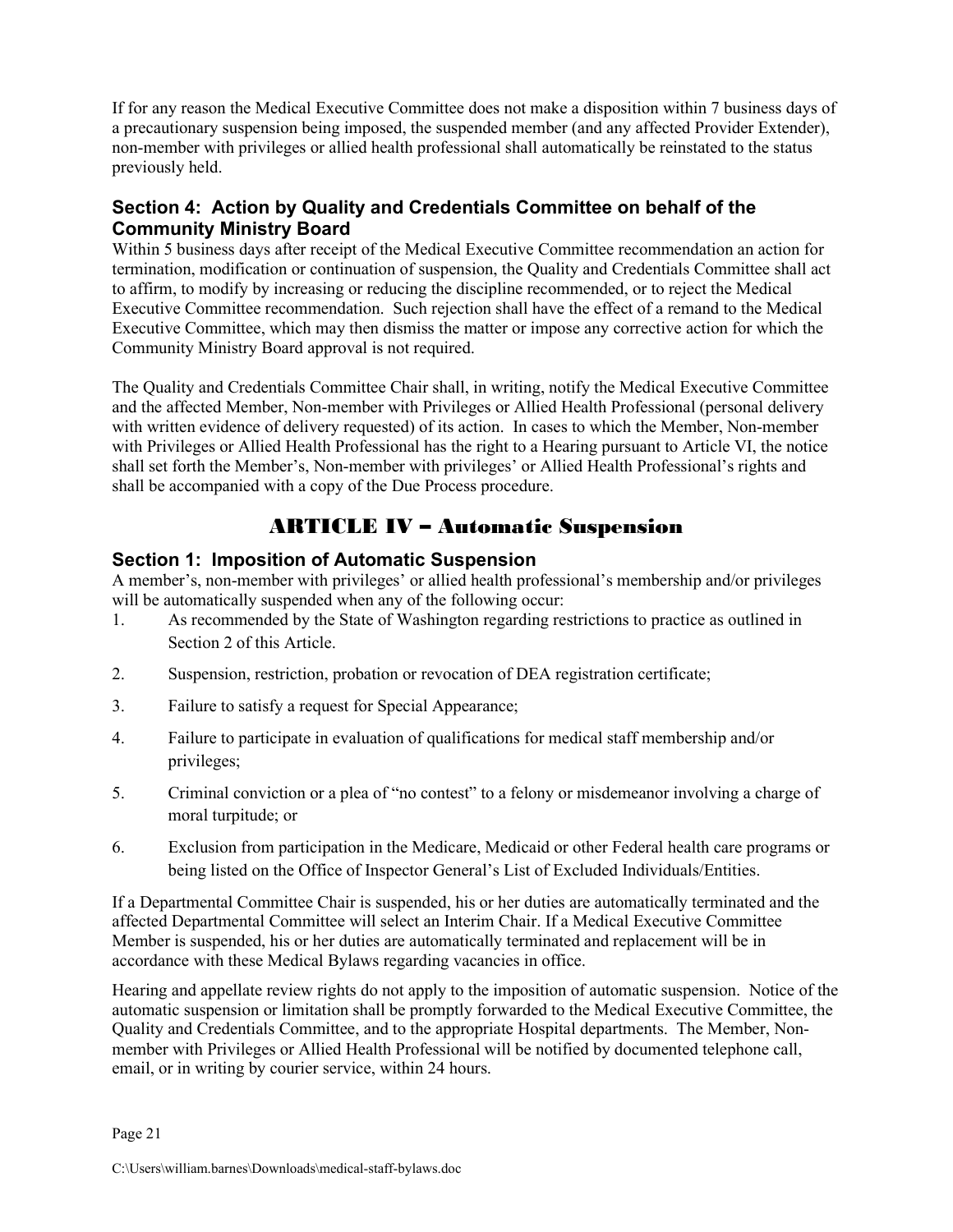### <span id="page-25-0"></span>**Section 2: State License**

1. When a member's, non-member with privileges' or allied health professional's license to practice in the state of Washington is revoked, restricted, suspended, lapses, or placed on probation the member's, non-member with privileges' or allied health professional's clinical privileges shall automatically become subject to the same terms and conditions as the action imposed by the state on the date such action becomes effective and throughout its term. Upon reinstatement of the member's, non-member with privileges' or allied health professional's license to practice without such restrictions or limitations, the Medical Executive Committee will determine which, if any, of the member's privileges will be reinstated subject to Community Board approval.

If a license lapses, the member's, non-member with privileges' or allied health professional's clinical privileges shall be administratively suspended until Medical Staff Services verifies current state licensure. Lapses exceeding 10 business days will be reviewed by the Medical Executive Committee prior to reinstating clinical privileges.

2. Additional Conditions: Additional conditions may be placed on the member's, non-member with privileges' or allied health professional's privileges by the Medical Executive Committee. Changes in privileges due to actions by the Washington State Medical Quality Assurance Commission, or other state disciplinary boards, cannot be appealed through the Due Process Procedure, but additional conditions imposed by Medical Executive Committee can be appealed. The Medical Executive Committee will notify the Member, Non-member with Privileges or Allied Health Professional by documented telephone call, e-mail or in writing by courier service of the adverse action taken and what, if any, appeal rights the member is entitled to.

### <span id="page-25-1"></span>**Section 3: Drug Enforcement Administration (DEA) Certificate**

If a member's right to prescribe controlled substances is revoked, restricted, suspended, placed on probation by a proper licensing authority, his or her privileges to prescribe such substances in the Hospital will also be revoked, restricted, suspended or placed on probation automatically. Upon reinstatement of the Member's DEA certificate, the Medical Executive Committee will determine which, if any, of the member's privileges will be reinstated subject to Community Board approval.

#### <span id="page-25-2"></span>**Section 4: Professional Liability Insurance**

A member's Medical Staff appointment and clinical privileges are immediately suspended for failure to maintain the minimum amount of professional liability insurance required by the Medical Staff Bylaws and Policies. The member may be reinstated when proof of coverage is provided to Medical Staff Services.

#### <span id="page-25-3"></span>**Section 5: Special Appearance**

Failure of the member to appear, without good cause, at an interview requested pursuant to these Medical Staff Bylaws regarding Special Appearance will result in automatic suspension of all clinical privileges, except for emergency patients and imminent deliveries. These privileges will be restored upon compliance with the Special Appearance requirement. Failure to comply within 20 business days will be considered a voluntary resignation from the Medical Staff.

#### <span id="page-25-4"></span>**Section 6: Medical Records**

Completion of medical records is a requirement for Medical Staff membership and privileges. Failure to complete medical records may result in automatic suspension of privileges. Privileges will be reinstated upon completion of delinquent medical records in accordance with the Delinquent Medical Records Policy.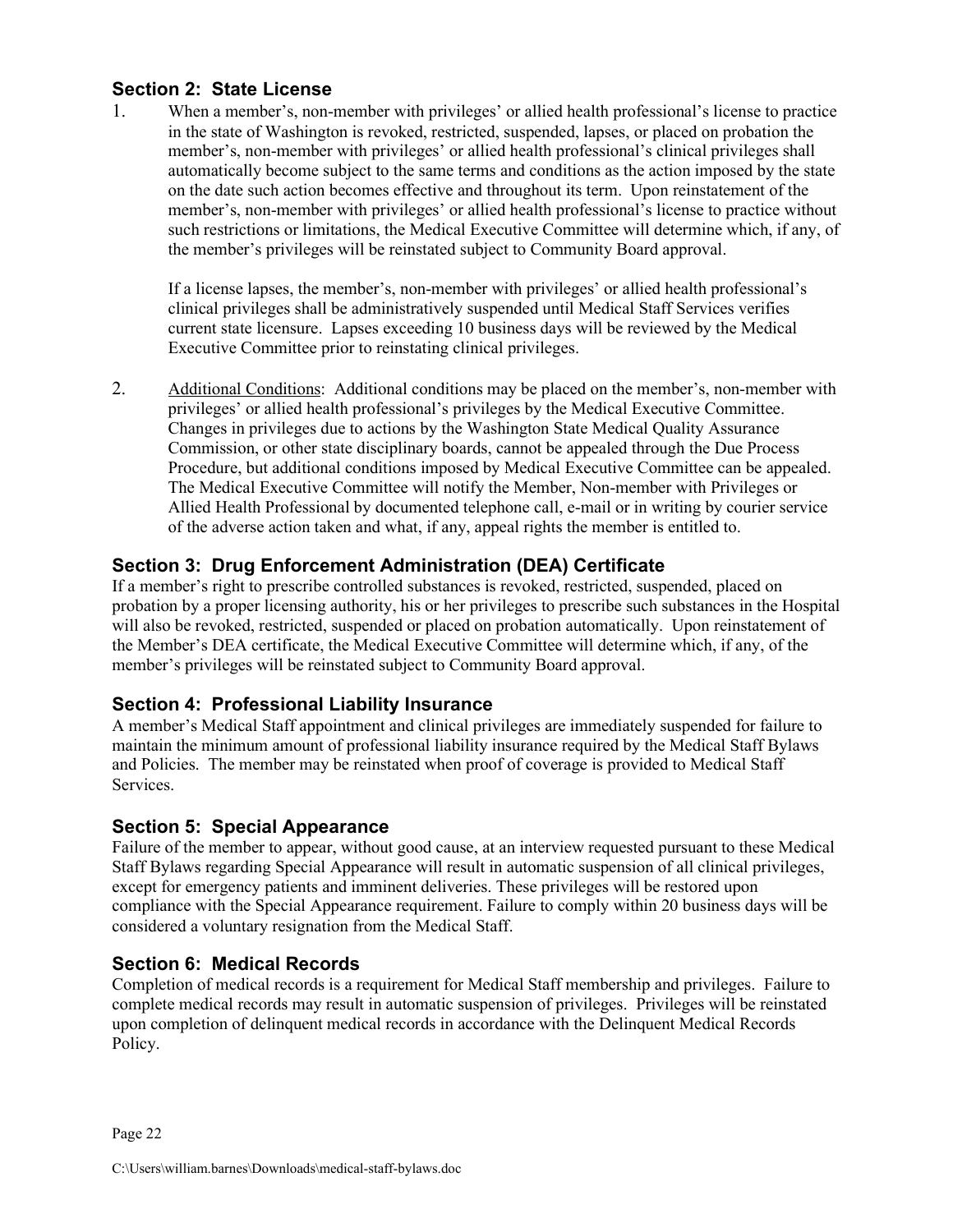### <span id="page-26-0"></span>**Section 7: Participation in Practice Evaluation**

A member, non-member with privileges or allied health professional who fails to participate in an evaluation of their qualifications for Medical Staff membership or privileges (such as a Focused Professional Practice Evaluation), or privileges as required under these Bylaws (whether an evaluation of physical or mental health, or of clinical management skills), shall automatically relinquish all privileges. These privileges shall be restored upon compliance with the requirement for an evaluation. Failure to comply within 20 business days shall be considered a voluntary resignation from the Medical Staff.

### <span id="page-26-1"></span>**Section 8: Criminal Conviction**

A medical staff member, non-member with privileges or allied health professional who has been convicted of, or pled "guilty" or "no contest" or its equivalent to a felony, or a misdemeanor involving a charge of moral turpitude, in any jurisdiction shall be automatically suspended. Such suspension shall become effective upon such conviction or plea, regardless of whether an appeal is filed. Such suspension shall remain in effect until the member has been cleared of any conviction. At that time the member, nonmember with privileges or allied health professional must reapply for Medical Staff appointment and privileges in accordance with applicable Medical Staff policies and procedures.

### <span id="page-26-2"></span>**Section 9: Medicare/Medicaid Exclusion**

A medical staff member or non-member with privileges who has been excluded from participation in the Medicare, Medicaid or other Federal health care programs or has been listed on the Office of Inspector General's List of Excluded Individuals/Entities shall be automatically suspended. Such suspension shall remain in effect until the member or non-member with privileges is no longer an Excluded Individual. At that time the member or non-member with privileges must reapply for medical staff appointment and privileges in accordance with applicable Medical Staff policies and procedures.

### <span id="page-26-3"></span>**Section 10: Continuity of Patient Care**

Immediately upon the imposition of an automatic suspension, the Medical Staff President, Chief Medical Officer, or responsible Departmental Committee Chair, shall have the responsibility to provide for alternative medical coverage for the patients of the suspended member, non-member with privileges or allied health professional still in the Hospital at the time of such suspension. The wishes of the patient and the member, non-member with privileges or allied health professional under suspension shall be considered in the selection of such alternative coverage.

# ARTICLE V – Fair Hearing Plan

<span id="page-26-4"></span>The Fair Hearing Plan (the "Plan") consists of two parts: the Hearing Committee and the Appellate Review Committee. Each part has a specific role in the Plan. A member, non-member with privileges, allied health professional or applicant for Medical Staff membership or privileges, depending on the circumstances, may have recourse to one, both, or neither parts of this Plan. The applicable circumstances are listed in this Appendix.

### <span id="page-26-5"></span>**Section 1: Definitions**

The following definitions apply to the provisions of this Plan,

- 1. "Appellate Review Committee" means the group designated under this Plan to hear an appeal properly requested and pursued by an Affected Provider or Allied Health Professional.
- 2. "Hearing Committee" means the committee appointed under this Plan to preside over an evidentiary hearing properly requested and pursued by an Affected Provider or Allied Health Professional.
- 3. "Party" or "parties" means the Affected Provider or Allied Health Professional who requested the hearing or appellate review and the body or bodies who participate in the hearing or appellate review.
- 4. "Affected Provider" means the applicant, or member, non-member with privileges or allied health professional against whom an adverse action has been recommended or taken.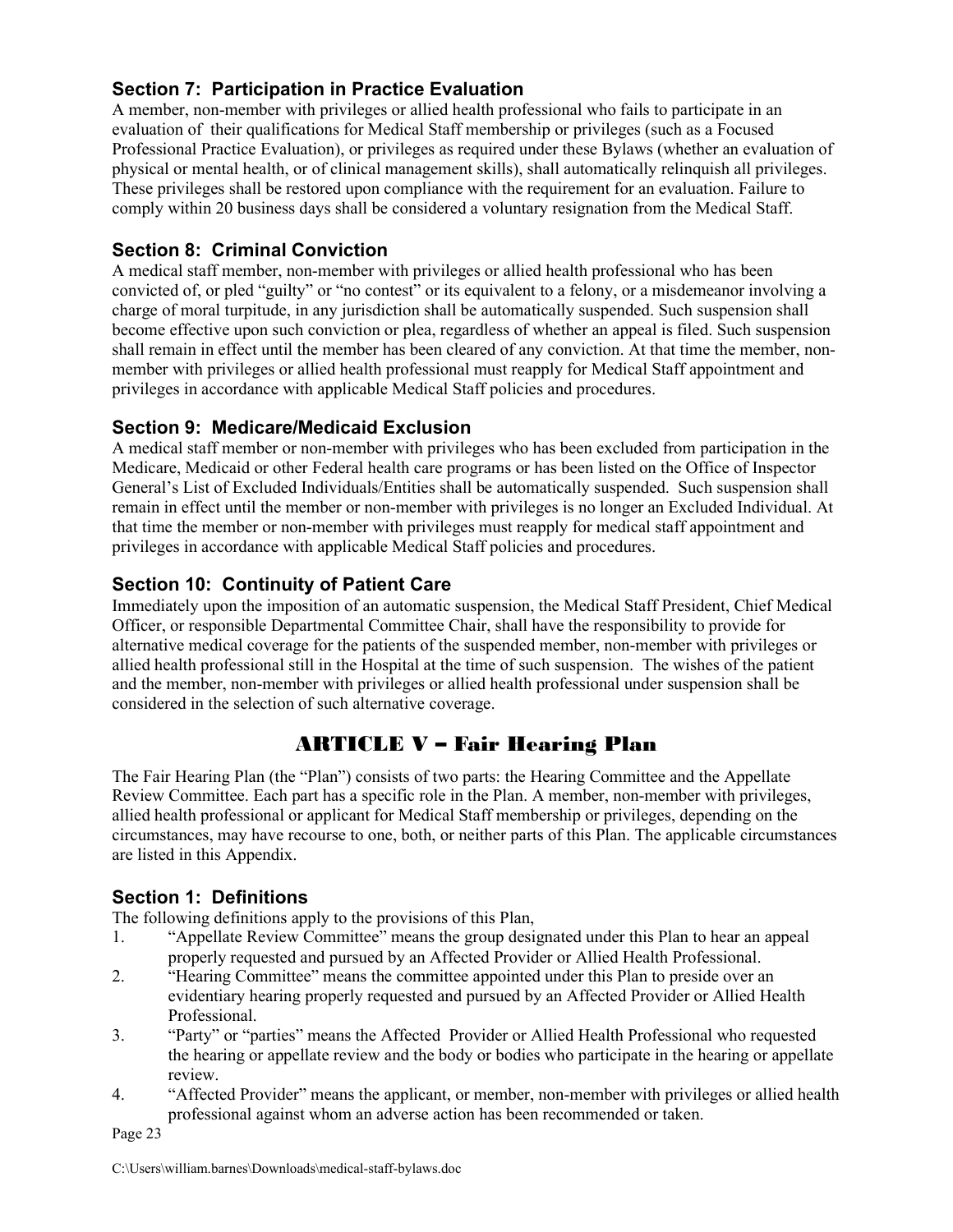- 5. "Special notice" means written notification delivered personally, with written evidence of delivery.
- 6. "Official notice" means the act by which the Hearing Committee will, without the production of evidence, recognize the existence and truth of certain facts relevant to the controversy and generally regarded as true.
- 7. "Referral back" or "refer back" means the process whereby the Community Ministry Board, Quality and Credentials Committee, or the Appellate Review Committee requires a body to reconsider its previous recommendation. Any referral back shall state the reasons, set a limit within which a subsequent recommendation must be made, and may include a directive for additional investigation or hearing.
- 8. The abbreviation, "MEC", refers to the Medical Executive Committee.

### <span id="page-27-0"></span>**Section 2: General Provisions**

- 1**.** Hearing Officer Appointment and Duties: The use of a hearing officer to assist with procedural matters at the Hearing is optional and is to be determined by the Hearing Committee chair after consultation with the Medical Staff President. The Hearing Committee chair shall decide whether the hearing officer shall provide advice only or whether he or she shall preside at the hearing. A hearing officer may or may not be an attorney at law, but must be experienced in conducting hearings. A hearing officer may not vote and may not be a partner, associate, competitor or relative of the Affected Provider or Allied Health Professional.
- 2. Attorneys:
	- A. At Hearing: The Affected Provider or Allied Health Professional may be represented by an attorney at the hearing, provided they have notified the Manager of Medical Staff Services at least 5 business days prior to the hearing.
	- B. At Appellate Review: The Affected Provider may be represented by an attorney at an appellate review, provided they so notified the Manager of Medical Staff Services at least 5 business days prior to the appellate review.
	- C. Responsibility for Attorneys: If an Affected Provider elects to be represented by an attorney, they will be solely responsible for payment of all attorney fees no matter which party prevails at the hearing.
	- D. Equal Representation and Preparation Assistance: Only if the Affected Provider has requested representation by an attorney at the hearing or appellate review may the Medical Executive Committee or the Quality and Credentials Committee be allowed such representation. The Medical Executive Committee or the Quality and Credentials Committee shall then give the Affected Provider or their attorney notice of who will represent the Medical Executive Committee or the Quality and Credentials Committee. The foregoing provisions shall not be deemed to deprive the Affected Provider or Allied Health Professional, the Medical Executive Committee, or the Quality and Credentials Committee of the right to legal counsel in connection with preparation for a hearing or an appellate review.
- 3. Number of Hearings and Review: Not withstanding any other provision of the Bylaws or of this Plan, no Affected Provider or Allied Health Practitioner is entitled to request more than one evidentiary Hearing and one Appellate Review with respect to the adverse recommendation or action triggering the right.

### <span id="page-27-1"></span>**Section 3: Reporting Requirements for Hospitals to Licensing Authorities**

1. The Hospital is required to report to the National Practitioner Data Bank (NPDB), a professional review action, based on reasons related to professional competence or conduct, adversely affecting clinical privileges for a period longer than 30 days or voluntary surrender or restriction of privileges while under or to avoid investigation.

Reports must be submitted to the appropriate State licensing board within 15 days from the date the adverse action was taken or clinical privileges were voluntarily surrendered.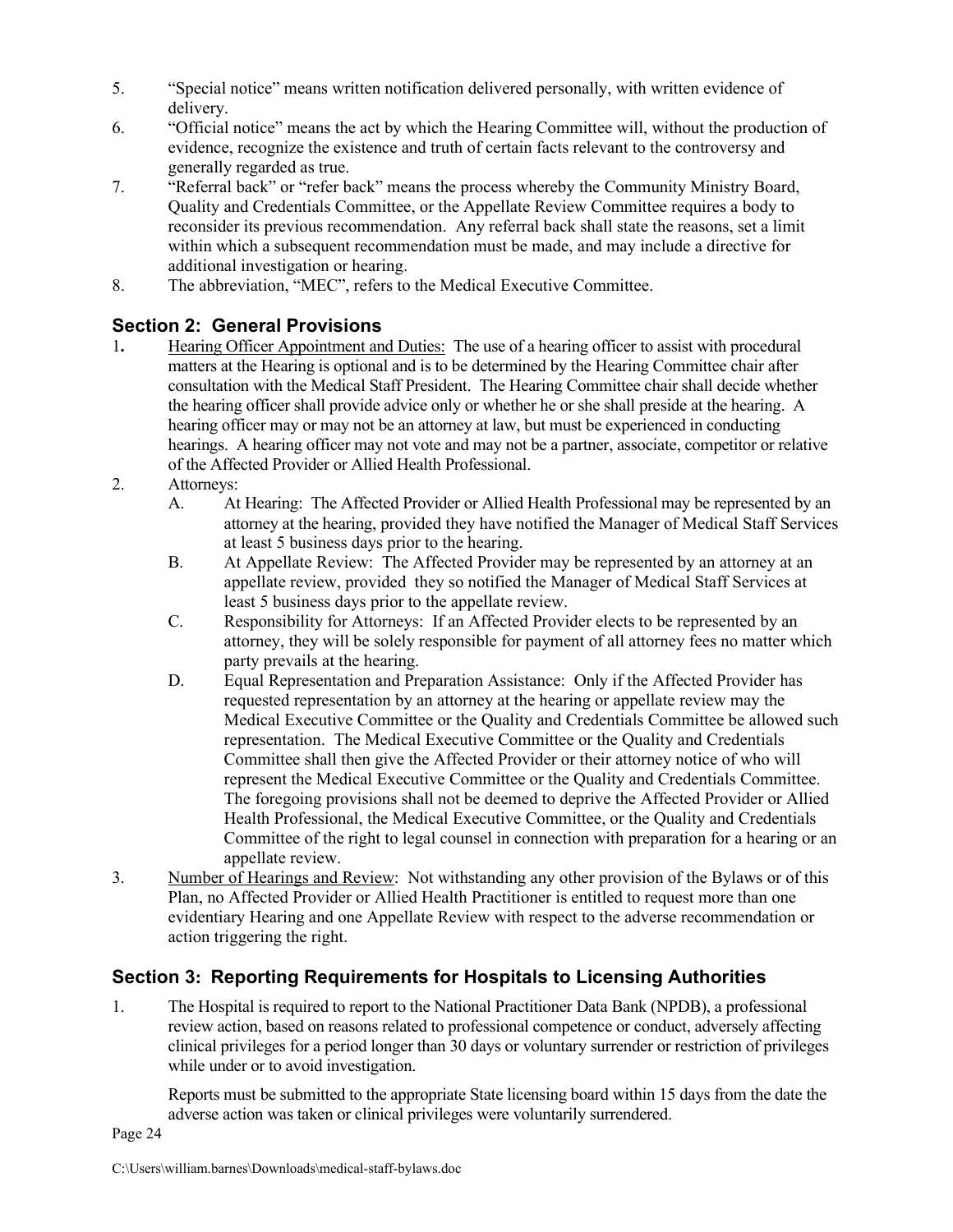Suspensions are reportable if they are in effect or imposed for more than 30 days; and they are based on the professional competence or professional conduct of the physician, dentist, or other health care practitioner that adversely affects, or could adversely affect, the health or welfare of a patient; and they are the result of a professional review action taken by the Hospital.

"Summary (also known as Precautionary Suspensions) suspensions are considered to be final when they become professional review actions through action of the authorized hospital committee or body, according to Hospital Bylaws."

Members should refer to the most recent version of the NPDB Guidebook, and seek professional guidance to understand the implications of NPDB reporting in their specific circumstances, if applicable.

2. The Hospital and Medical Staff shall act according to the Medical Staff Policy, Reporting to Licensing Authorities.

### ARTICLE VI – Evidentiary Hearing

#### <span id="page-28-1"></span><span id="page-28-0"></span>**Section 1: Initiation of Hearing**

1. Grounds for Hearing

Any Affected Provider or Allied Health Professional who is the subject of an adverse recommendation or action, and who files a written request with the Manager of Medical Staff Services, as set forth in the notice of adverse action defined herein, shall be entitled to one (1) hearing in accordance with this Article and with the Plan (Article V). The Manager of Medical Staff Services will notify the Medical Staff President and Quality and Credentials Committee Chair if the Affected Provider or Allied Health Professional has requested a hearing. The request for a hearing must be received, in writing within 20 business days of receipt of notice of the adverse action.

Except as otherwise provided in the Bylaws, the following recommendations or actions with respect to an Affected Provider or Allied Health Professional, if deemed adverse, shall be grounds for a hearing when requested as described above:

- A. A denial, suspension or revocation of Medical Staff appointment or reappointment;
- B. A denial of requested appointment or advancement in Medical Staff category;
- C. An involuntary change in Medical Staff category not due to clinical inactivity;
- D. A denial or restriction of requested clinical privileges;
- E. A suspension, revocation or involuntary reduction of clinical privileges;
- F. A suspension or limitation of the right to admit patients;
- G. An imposition of or increased scope of mandatory consultation requirement after the completion of initial focused professional practice evaluation (FPPE).

A recommendation or action listed above is adverse only when:

- A. It has been recommended by the Medical Executive Committee; or
- B. It was taken by the Quality and Credentials Committee or Community Ministry Board under circumstances in which no prior right to request a hearing existed.
- 2. Notice of Adverse Recommendation or Action: The Manager of Medical Staff Services promptly gives the Affected Provider or Allied Health Professional Special Notice of an adverse recommendation or action taken under Article VI. The notice shall: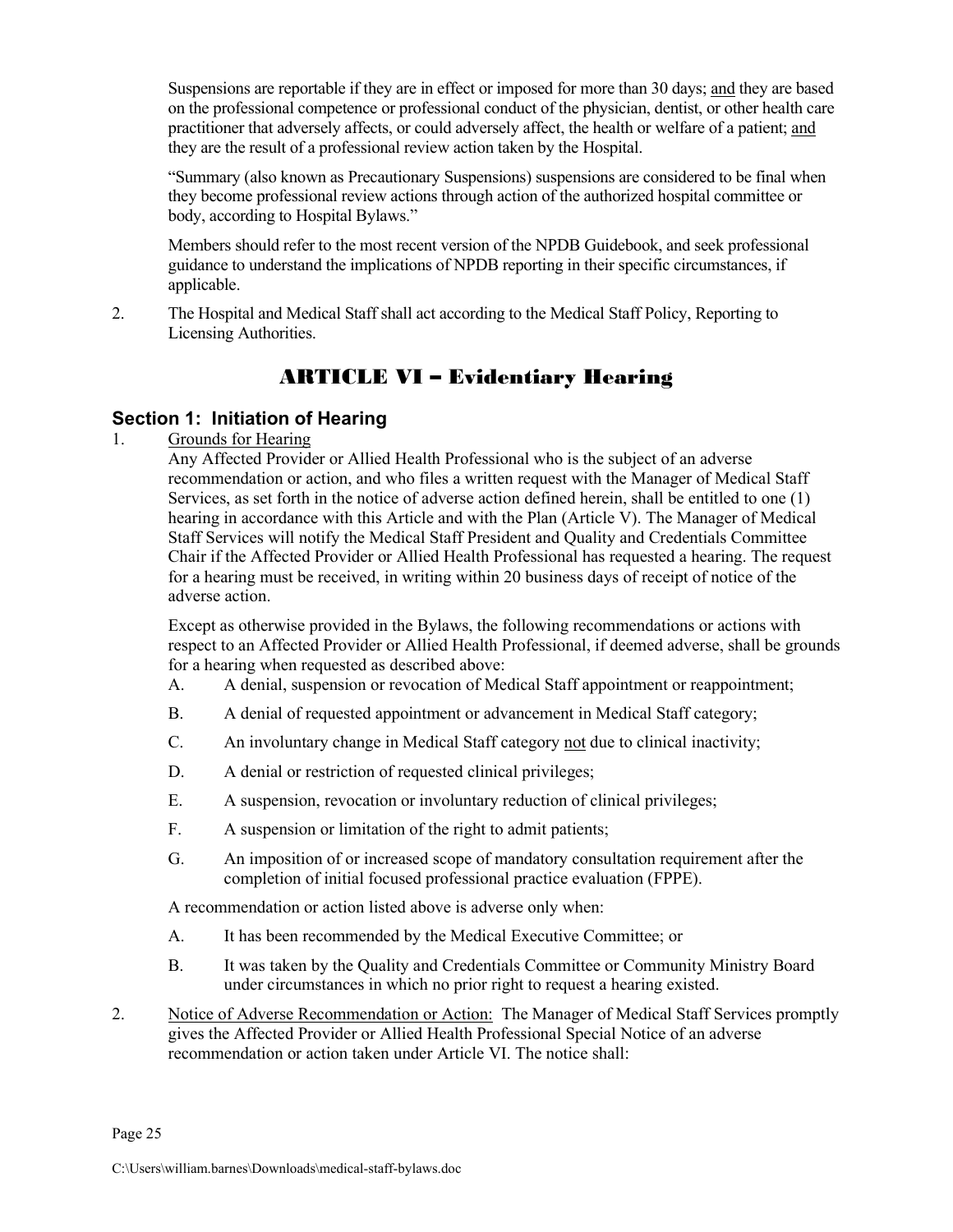- A. Notify the Affected Provider or Allied Health Professional of the adverse recommendation or action, the reasons therefore, and their right to a hearing under the Fair Hearing Plan;
- B. Summarize the rights of the Affected Provider or Allied Health Professional in the hearing;
- C. Specify that the Affected Provider or Allied Health Professional has 20 business days after receiving the notice to submit a written request for a hearing under the conditions listed below;
- D. State that failure to request a hearing within 20 business days will result in loss of rights to any hearing or appellate review related to the notice;
- E. State that any higher authority required or permitted under this Plan to act on the matter will not be bound by the adverse recommendation or action, but may take any action that it deems warranted by the circumstances;
- F. State that upon receipt of the Affected Provider's hearing request, the Manager of Medical Staff Services will notify them of the date, time and location of the hearing; and,
- G. State that if the Affected Provider or Allied Health Professional wishes representation by an attorney, they must notify the Manager of Medical Staff Services at least 5 days before the hearing.
- 3. Request for Hearing: The Affected Provider or Allied Health Professional shall have 20 business days after receiving the notice under Section B to file a written request for a hearing. The request must be delivered to the Manager of Medical Staff Services either in person or by certified or registered mail.
- 4 Waiver by Failure to Request a Hearing: An Affected Provider or Allied Health Professional who fails to request a hearing within the time and manner specified in Section C will lose their right to any hearing or appellate review to which they might otherwise have been entitled. The Manager of Medical Staff Services shall promptly send the Affected Provider or Allied Health Professional Special Notice of Forfeiture.

Under certain circumstances as defined within these Medical Staff Bylaws, the Affected Provider or Allied Health Professional may be entitled to an Appellate Review, based on Quality and Credentials Committee action that is different from the recommendation of the Medical Executive Committee.

#### <span id="page-29-0"></span>**Section 2: Hearing Prerequisites**

- 1. Notice of Time, Place and Location: The Hearing Committee Chair shall notify the Affected Provider or Allied Health Professional in writing by Special Notice of the date, time and location of the hearing. The date shall not be less than 20 business days or more than 30 business days after the receipt of the request for a hearing, except when the Affected Provider or Allied Health Professional requests an expedited hearing, in which case the hearing shall be held no less than 10 nor more than 15 business days after such request.
- 2. Statement of Events, Issues and Witnesses: The notice of hearing also shall include a written notice, prepared by the Medical Executive Committee that states concisely the reasons for the adverse recommendation or action, including the events that were reviewed, and a list of any medical records in question. The notice of hearing also shall include a list of proposed witnesses,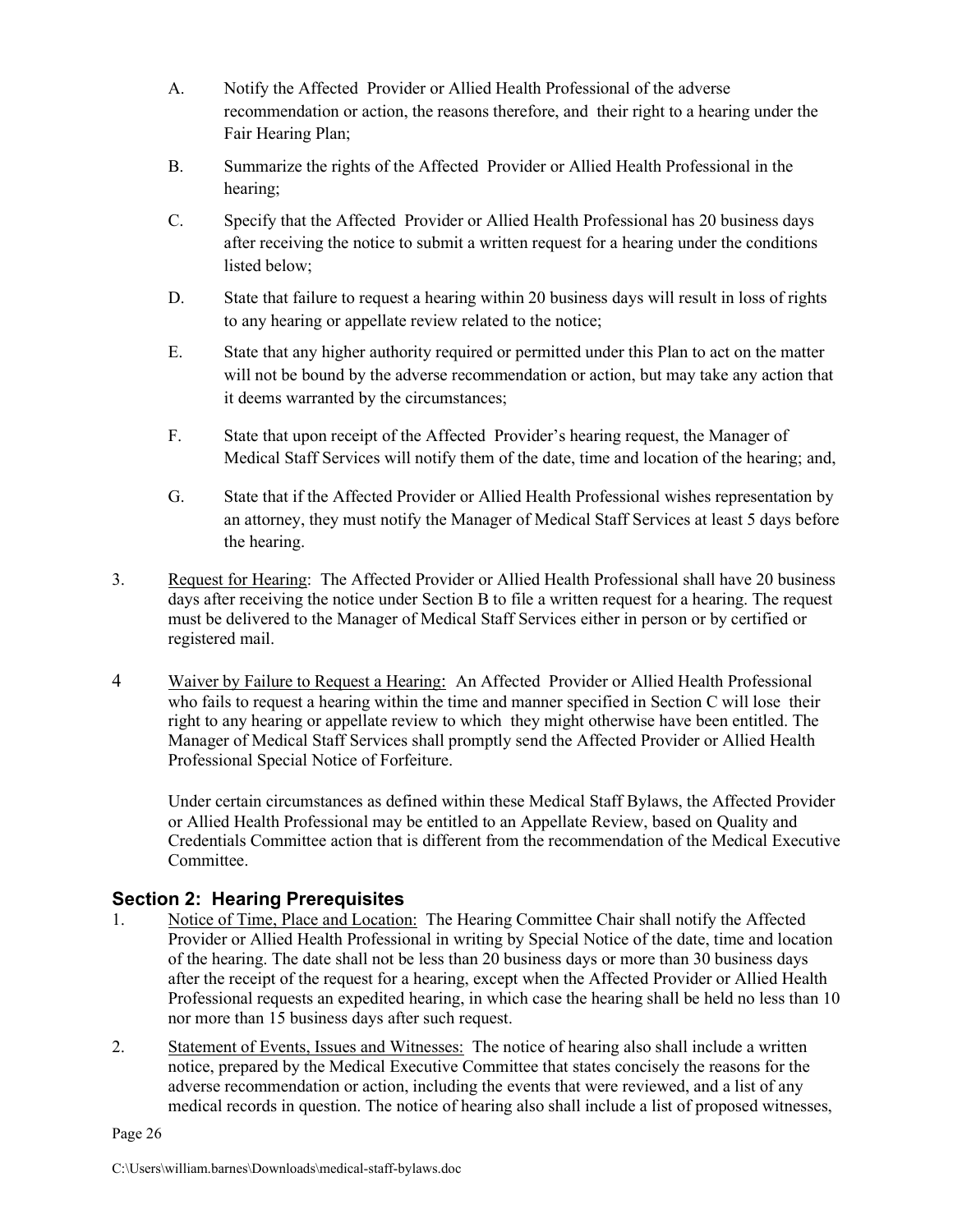if any, expected to testify at the hearing in support of the adverse recommendation or action. This statement, the proposed witness list, and list of supporting medical records may be amended or added to at any time, even during the hearing, as long as the additional material is relevant to the subject of the adverse action, and as long as the Affected Provider or Allied Health Professional and their counsel have no less than 2 business days and no more than 7 business days to study this additional information and to prepare any rebuttal.

- 3. Witness List: The Affected Provider or Allied Health Professional requesting the hearing shall provide a written list of the names and addresses of the individuals expected to offer testimony or evidence on his or her behalf within 10 business days after receiving the notice of hearing. The witness list shall include a brief summary of the nature of the anticipated testimony. The witness list of either party may, at the discretion of the Hearing Committee Chair or Hearing Officer, be amended or added to, provided that notice of changes is given to the other party. The Hearing Committee Chair or Hearing Officer shall have the authority to limit the number of witnesses.
- 4. Composition of the Hearing Committee: The Medical Staff President shall promptly appoint a Hearing Committee, consisting of 3 Active Members, one of whom shall be designated Hearing Committee Chair. No person shall be eligible for appointment to the Hearing Committee who is (i) a member of the Medical Executive Committee, (ii) a partner, associate, competitor or relative of the Affected Provider or Allied Health Professional, nor (iii) a person who instigated or participated in any earlier action for which the hearing was requested.

At the time the Hearing Committee is appointed, the Affected Provider or Allied Health Professional shall be informed of its composition. The Affected Provider or Allied Health Professional shall be entitled to challenge the membership of the Committee, and shall have the right to dismiss one proposed member without cause. Any other challenge will be forwarded to the MEC, which will consider it and take whatever action it deems appropriate.

#### <span id="page-30-0"></span>**Section 3: Hearing Procedure**

1. Personal Presence: The hearing shall be conducted only in the presence of the entire Hearing Committee and the Affected Provider or Allied Health Professional. The Chair shall preside and shall, with the advice of the Committee, make all necessary rulings. The Chair may choose to use a Hearing Officer, as defined within Article V, Section 2.1.

The personal presence of the Affected Provider or Allied Health Professional is required at the hearing. An Affected Provider or Allied Health Professional who fails to appear at the hearing, or fails to respond to questions, without good cause, shall lose their right to a hearing.

2. Representation: The Affected Provider or Allied Health Professional may be accompanied and represented at the hearing by an attorney, as described in Article V, Section 2.2 General Provisions of the Plan. The Affected Provider or Allied Health Professional may instead choose to be accompanied by another Member, Non-member with Privileges or Allied Health Professional in good standing, or a member of the local professional society.

If the Affected Provider or Allied Health Professional choses to have an attorney then the Medical Executive Committee shall appoint one of its members, the Chief Medical Officer, or another member in good standing to represent the Medical Executive Committee in conjunction with the Medical Executive Committee's attorney. In the event that the Affected Provider or Allied Health Professional chooses not to be represented by an attorney, the Medical Executive Committee shall appoint one of its members or another Member, Non-member with Privileges or Allied Health Professional in good standing to represent it at the hearing, to present the events, issues and facts that support its recommendation, and to examine witnesses.

3**.** Rights of Parties: During the hearing, each party may present written evidence; call, examine, and cross-examine witnesses; and introduce exhibits. Each party may request that the record of the hearing be made using a court reporter or an electronic recorder. If a court reporter is used at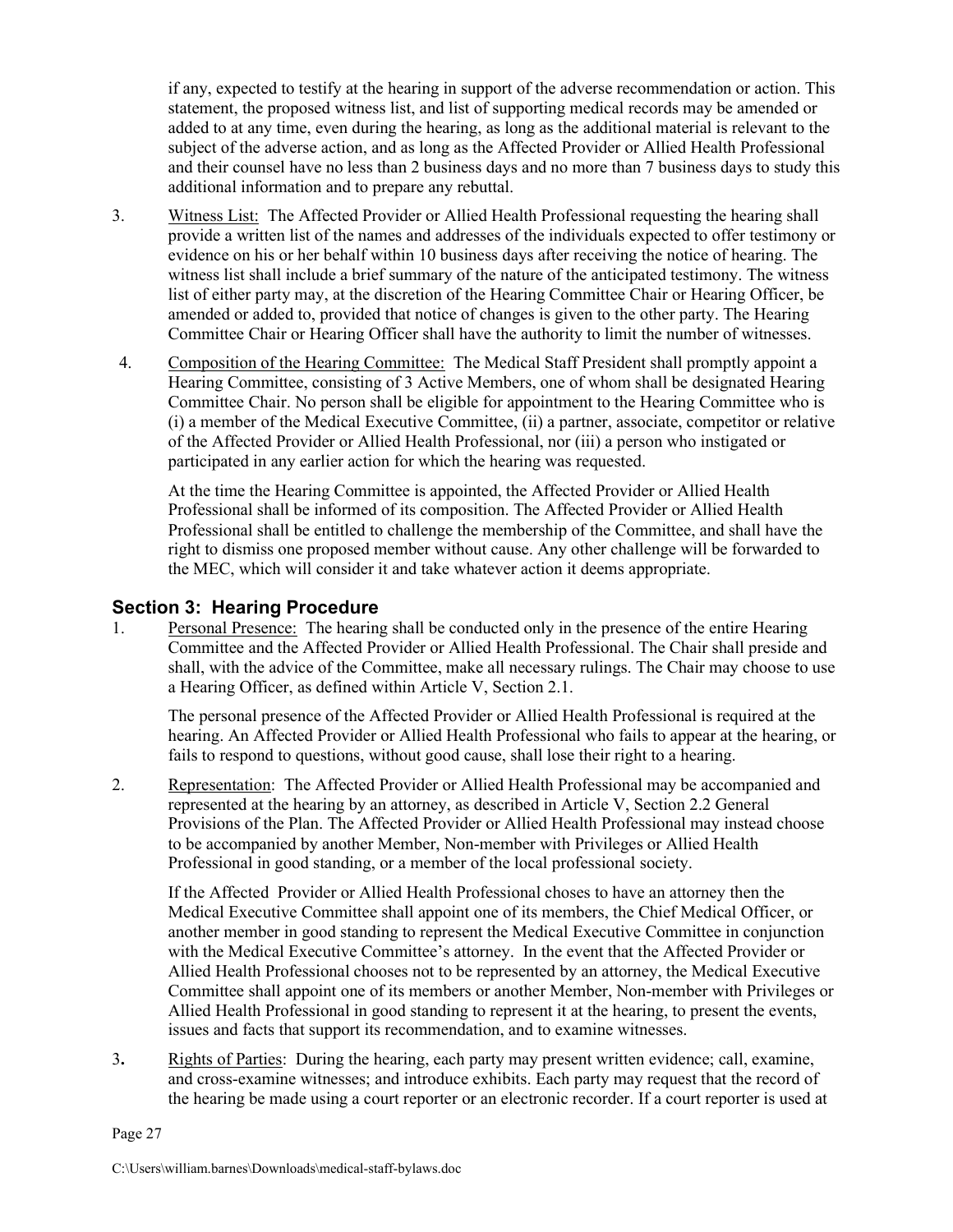the Affected Provider's or Allied Health Professional's request, it shall be at their expense. If the Affected Provider or Allied Health Professional does not request a court reporter they shall be given a copy of the record upon payment of the actual cost of transcription or duplication.

Written evidence must be submitted at least 5 business days before the hearing.

If the Affected Provider or Allied Health Professional does not testify on their own behalf, they may be called and examined as though under cross-examination, at the request of either the Hearing Committee or the Medical Executive Committee representative.

- 4. Procedure and Evidence: The hearing need not be conducted according to rules of law relating to the examination of witnesses or presentation of evidence. Any relevant matter upon which responsible persons might customarily rely in the conduct of serious affairs may be considered regardless of the admissibility of such evidence in a court of law. The Hearing Committee also is entitled to consider all other relevant information that can be considered under the Bylaws in connection with credentials matters. Each party shall be entitled, before the close of the hearing, to submit memoranda concerning any issue of law or fact. Such memoranda shall become part of the hearing record. Oral evidence shall be taken only on oath or affirmation.
- 5. Official Notice: In reaching their decision, the Hearing Committee may take Official Notice, by recognizing the existence and truth of certain facts, without production of evidence, that are relevant to the subject of the hearing and are generally regarded as true. This may include generally accepted scientific or technical matters germane to the hearing. Both parties must be informed of matters to be "noticed", and those matters must be documented in the Hearing Record. Any party shall be given opportunity to make a timely request that a matter be officially noticed, and to refute any officially noticed matter by evidence, or by written or oral presentation of authority, as determined by the Hearing Committee.
- 6. Scope of Review and Burden of Proof: The representative of the Medical Executive Committee shall have the initial duty to present evidence for each issue or case in support of its recommendation or action. Thereafter, the burden shall shift to the Affected Provider or Allied Health Professional to present evidence in response. After all evidence has been presented by both sides the Hearing Committee shall recommend in favor of the Medical Executive Committee unless it finds that recommendation or action was not supported by substantial evidence, or that the recommendation prompting the hearing was arbitrary or capricious.
- 7. Hearing Record: A hearing record must be kept that is sufficient to permit an informed judgment to be made by any group that may be called later to review the record and render a decision or recommendation. The Hearing Committee may select the method to be used to make the record, such as a court reporter, an electronic recorder, detailed transcription, or minutes of the proceedings. The hearing record shall contain all exhibits or other documentation considered; written statements submitted by the parties, and correspondence between the parties, or between the Hearing Committee and the parties, if any, during the hearing. The Affected Provider or Allied Health Professional shall be provided with a copy of the hearing record, upon payment of the actual cost of transcription or duplication.
- 8. Postponement: The Hearing Committee may in its discretion and for good cause, grant requests for postponing the commencement of the hearing. When an expedited hearing is requested, the hearing may not be postponed more than 7 business days, unless the Affected Provider or Allied Health Professional consents, in writing, to a longer postponement.
- 9. Presence of Committee Members Vote: The entire Hearing Committee must be present throughout the hearing and for all deliberations. All issues shall be decided by majority vote.
- 10. Recesses and Adjournment: The Hearing Committee may, without Special Notice, recess the hearing and reconvene it for the convenience of all parties, or for the purpose of obtaining new or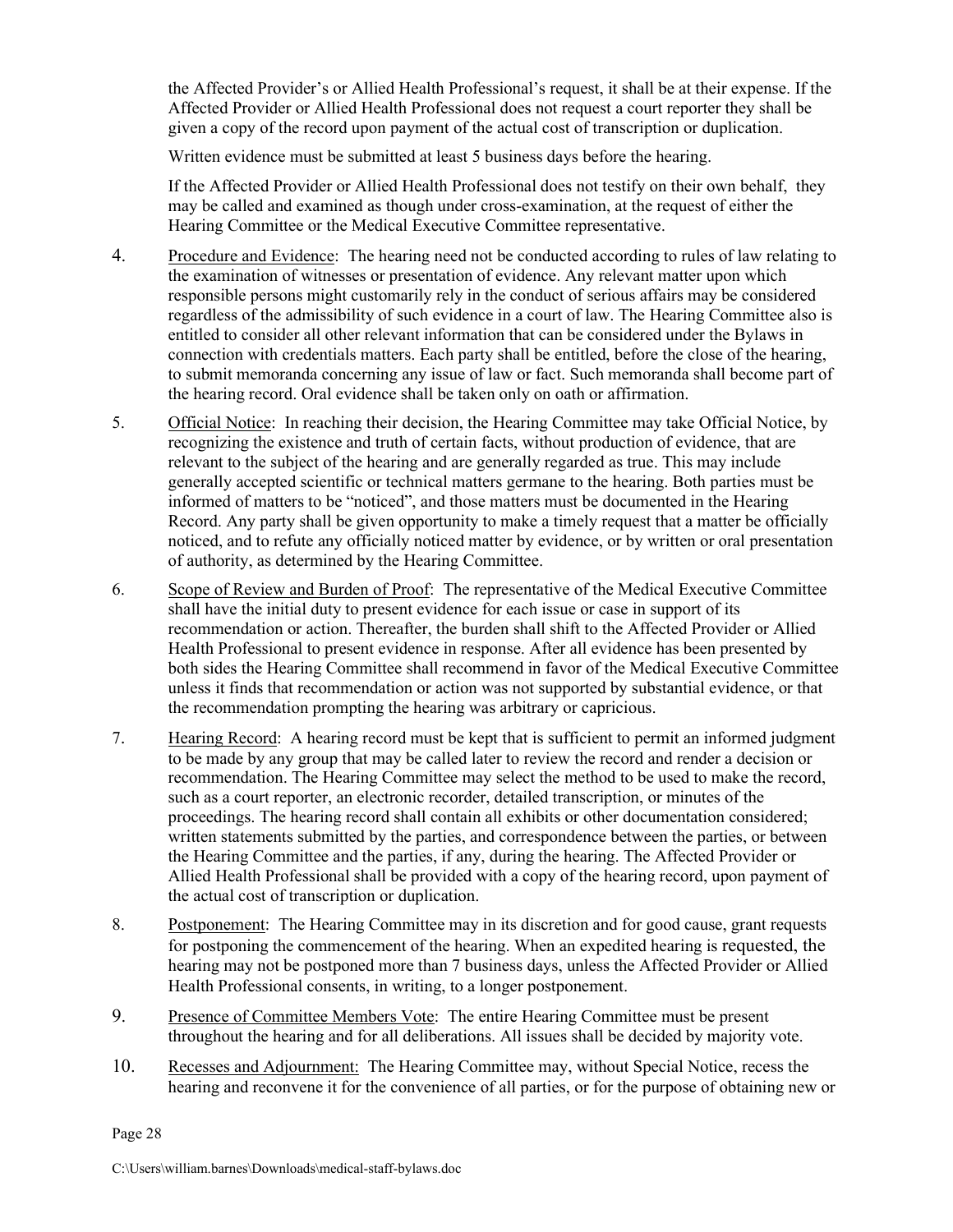additional evidence or consultation. No combination of recesses shall exceed 10 business days, without written consent from the Affected Provider or Allied Health Professional.

Upon conclusion of the presentation of oral and written evidence, the hearing shall be closed. The Hearing Committee shall deliberate outside the presence of all parties, and at its own convenience. Upon conclusion of deliberations the hearing shall be adjourned, which shall be no later than 10 business days after the hearing is closed.

#### <span id="page-32-0"></span>**Section 4: Hearing Committee Report and Further Action**

- 1. Report and Medical Executive Committee Action: Within 5 business days after adjournment, the Hearing Committee shall make a written report, including its recommendations, and shall forward it to the Medical Executive Committee for its consideration. This report will include a copy of the hearing record. A copy of the report also shall be sent to the Affected Provider or Allied Health Professional by Special Notice. The Medical Executive Committee may affirm, modify or change their original recommendations. These recommendations, along with the hearing record and the Hearing Committee report will be forwarded to Quality and Credentials Committee within 5 business days of receipt by the Medical Executive Committee.
- 2. Action by Quality and Credentials Committee: Within 10 business days after receipt of the Medical Executive Committee recommendations, the Quality and Credentials Committee will meet to review the findings of the Medical Executive Committee and the Hearing Committee, the hearing record and any other documentation used by the Medical Executive Committee or Hearing Committee. The Quality and Credentials Committee will then affirm, modify or reject those recommendations. The Affected Provider or Allied Health Professional shall receive the Quality and Credentials Committee decision by Special Notice.
	- A. If the Medical Executive Committee decision is favorable to the Affected Provider or Allied Health Professional, the Quality and Credentials Committee may adopt or reject the recommendation, in whole or in part, or refer the matter back to the Medical Executive Committee for further consideration. After receiving any subsequent recommendation and any new evidence, the Quality and Credentials Committee shall make a decision.
	- B. If the Quality and Credentials Committee decision is favorable, it will be considered final, according to the authority granted to Quality and Credentials Committee by the Community Ministry Board.
	- C. If the Quality and Credentials Committee decision, after receiving the reconsidered recommendation of the Medical Executive Committee, remains adverse, the Affected Provider or Allied Health Professional shall be informed by Special Notice of their right to request an Appellate Review.
	- D. If the Medical Executive Committee decision is adverse and the Quality and Credentials Committee decision is in accordance with the Medical Executive Committee recommendations, the Affected Provider or shall be informed by Special Notice of their right to request an Appellate Review.
	- E. If the Medical Executive Committee decision is adverse and the Quality and Credentials Committee renders a different decision, then the matter shall be referred back to the Medical Executive Committee for reconsideration. After receiving the reconsidered recommendation, if the Quality and Credentials Committee decision is favorable to the Affected Provider or Allied Health Professional, then the decision shall be considered final. If, however, the decision is adverse, the Affected Provider or Allied Health Professional shall be informed by Special Notice of their right to request an Appellate Review.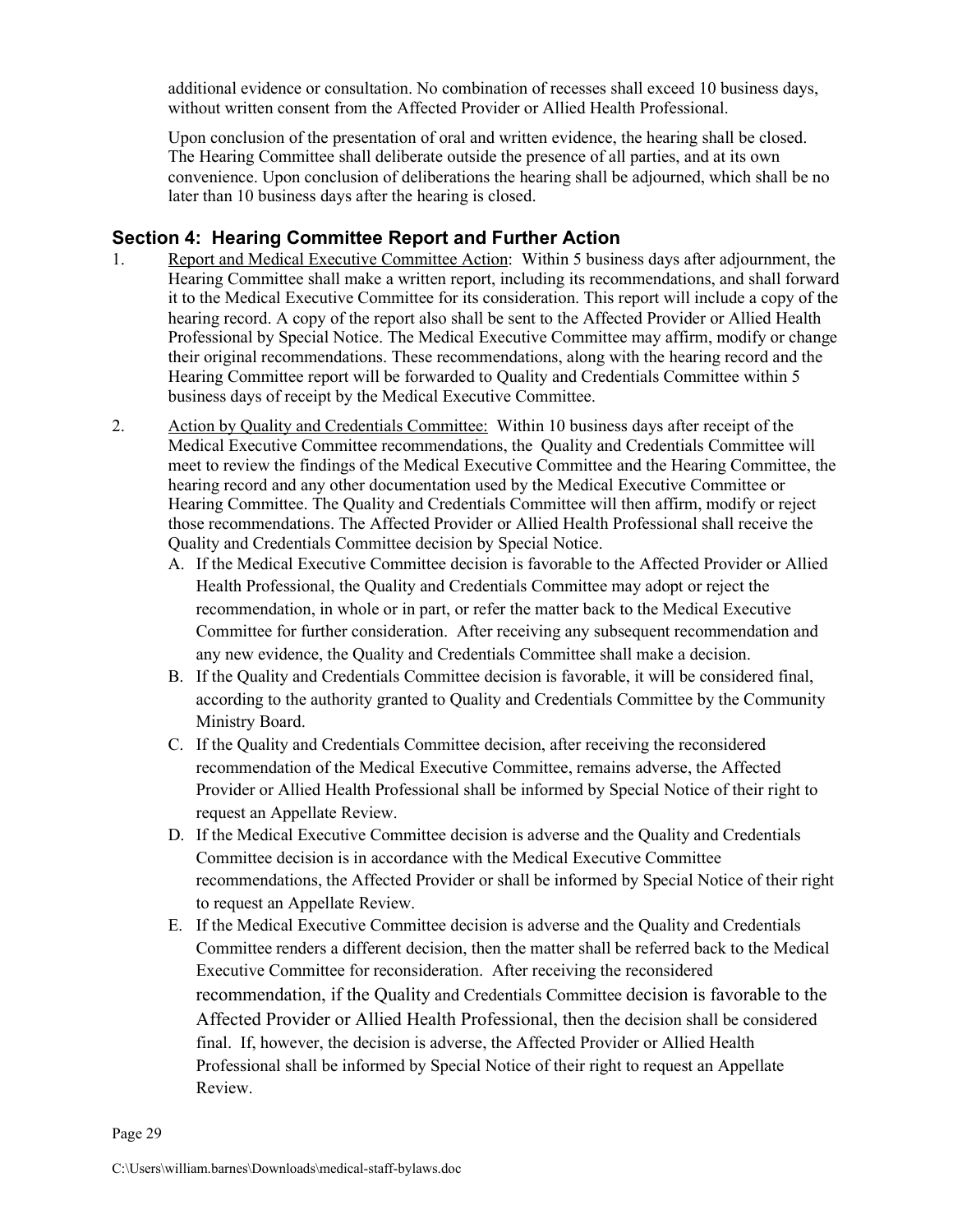F. The Affected Provider must submit a request for Appellate Review, in writing, to the Manager of Medical Staff Services within 10 business days after receipt of the Quality and Credentials Committee decision. If the Affected Provider fails to request Appellate Review within 10 business days, they will lose that right, and the Board decision will be considered final.

# ARTICLE VII - Appellate Review

#### <span id="page-33-1"></span><span id="page-33-0"></span>**Section 1: Initiation and Prerequisites for Appellate Review**

- 1. Request for Appellate Review: If after a hearing, the decision of the Community Ministry Board, acting through the Quality and Credentials Committee, is adverse, an Affected Provider or Allied Health Professional shall have 10 business days after receiving Special Notice under Article V, Section 4 to file a written request for an appellate review. The request must be delivered to the Manager of Medical Staff Services in person or by certified or registered mail, and may include a request for a copy of the Hearing Committee Report and record of all material not previously furnished to him or her that was considered. Copies will be provided upon payment of the actual cost of duplication.
- 2. Failure to Request Appellate Review: An Affected Provider or Allied Health Professional who fails to request an appellate review within the time and in the manner specified loses any right to an appellate review.
- 3. Notice of Time and Place for Appellate Review: The Medical Staff President shall deliver a timely and proper request to the Quality and Credentials Committee Chair. As soon as practicable, the Quality and Credentials Committee Chair shall schedule and arrange for an appellate review that shall be not less than 15 business days nor more than 25 business days after the Manager of Medical Staff Services received the request; provided, however, that appellate review for an Affected Provider or Allied Health Professional who is under a suspension then in effect shall be held as soon as the arrangements for it may be reasonably made, but not later than 15 business days after the Manager of Medical Staff Services received the request.

At least 10 business days prior to the appellate review, the Manager of Medical Staff Services shall send the Affected Provider or Allied Health Professional Special Notice of the time, place and date of the review. The time may be extended by the Appellate Review Committee for good cause and if the request is made as soon as is reasonably practical after discovery of the need for extension. If the Affected Provider or Allied Health Professional wishes to be represented by an attorney at any appellate review, he or she must so notify the Manager of Medical Staff Services at least 5 business days prior to the appellate review, as detailed in Article V, Section 2 of the Plan.

4. Appellate Review Committee: The Community Ministry Board shall appoint an Appellate Review Committee. The Appellate Review Committee shall consist of six (6) members, two (2) of whom shall be members of the Active Staff who are not a partner, associate, competitor, or relative of the Affected Provider or Allied Health Professional, three (3) members of the Community Ministry Board, and one (1) who shall be a representative of the Administration. No Member, Community Ministry Board Member, or representative of Administration appointed to the Appellate Review Committee shall be a person who has instigated or participated in earlier proceedings in the case.

#### <span id="page-33-2"></span>**Section 2: Appellate Review Procedure and Final Action**

1. Nature of Proceedings: The proceedings by the Appellate Review Committee are a review based upon the Medical Executive Committee investigation and recommendations, the hearing record, the Hearing Committee's report, all subsequent results and action, the written statements, if any, submitted, and any other material that may be presented and accepted under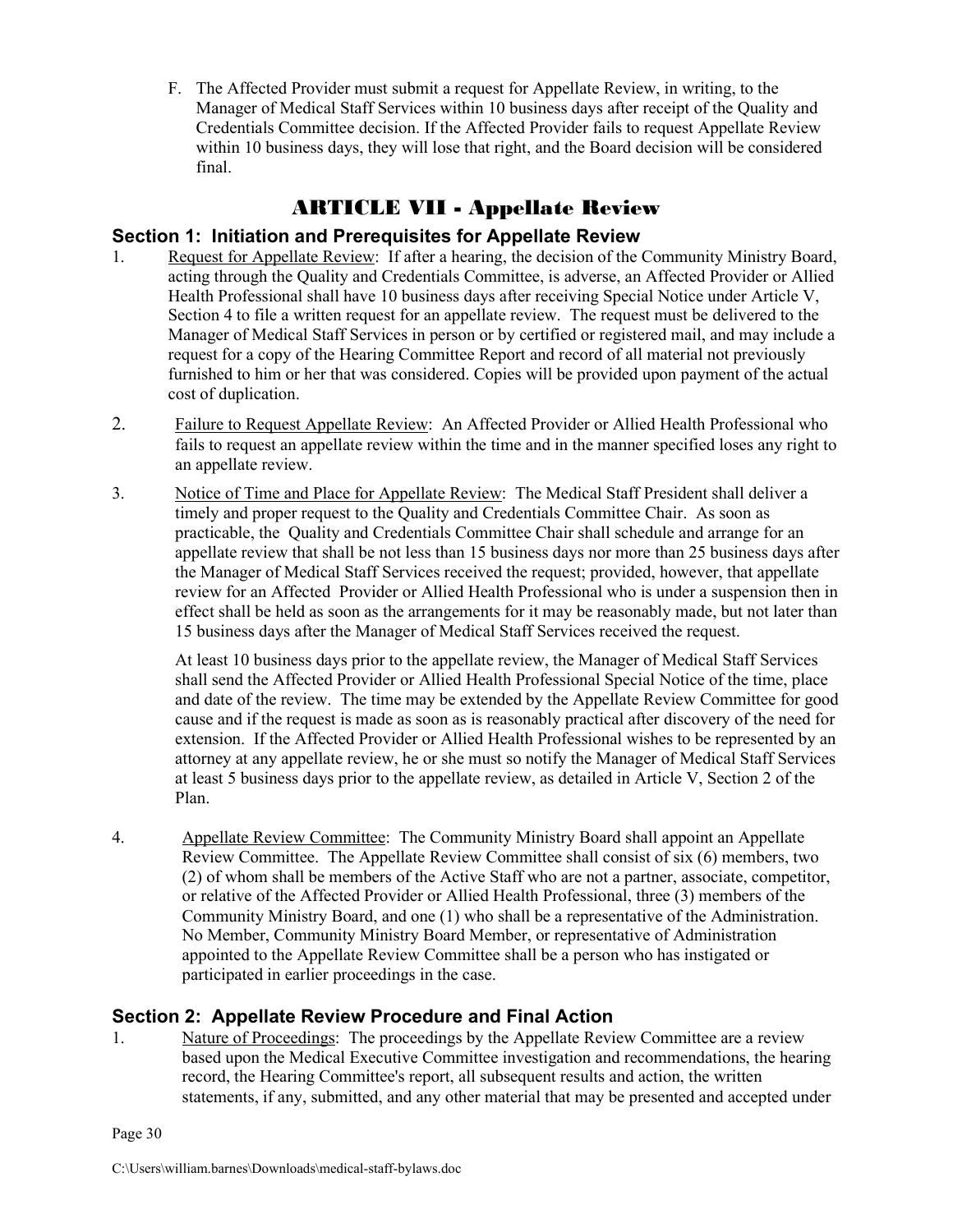Article VI. The purpose of appellate review is to review the record of earlier proceedings to determine if the recommendations and the action taken: (1) involve substantial procedural compliance with this Plan; (2) are not arbitrary or capricious; and (3) are supported by substantial evidence.

The Appellate Review Committee may make a recommendation different than the recommendation and action appealed from only if the Appellate Review Committee finds that one or more of the requirements in subsection A are not supported by the record. "Substantial evidence" shall mean evidence that a reasonable person could accept as adequate to support a conclusion. It is not the task of the Appellate Review Committee to substitute its judgment for the Community Ministry Board or determine which side presented the greater weight of evidence.

- 2. Written Statements: The Affected Provider or Allied Health Professional may submit a written statement containing objections to the findings, actions, and procedural rulings, together with his or her reasons. This written statement may cover any matters raised at any step in the Due Process procedure. The statement shall be submitted to the Appellate Review Committee and the other parties through the Manager of Medical Staff Services at least 10 business days prior to the scheduled date of the review, except if the review committee waives the time limit. A similar statement may be submitted by the Quality and Credentials Committee, whose adverse action occasioned the review. If submitted, the Manager of Medical Staff Services shall provide a copy to the Affected Provider or Allied Health Professional at least 5 business days prior to the scheduled date of the appellate review.
- 3. Chair: The chair of the Appellate Review Committee is the presiding officer and will be selected by the Committee from among its members. He or she determines the order or procedure during the review, makes all required rulings with the advice of the committee, and maintains decorum.
- 4. Consideration of New or Additional Matters: New or additional factual evidence not raised or presented during the original hearing or in the hearing report and not otherwise reflected in the record will be cause for the Appellate Review Committee Chair to refer the matter back to the Medical Executive Committee for consideration. The party requesting consideration of the new or additional evidence must show that it could not have anticipated the production of such evidence at an earlier point in the proceedings. The requesting party shall submit to the Appellate Review Committee Chair a written description of the new or additional evidence as soon as it becomes aware of the evidence, but in no event later than 3 business days prior to the scheduled date of the review. The Chair shall immediately transmit the description to the Medical Staff President, and shall refer the matter back to the Medical Executive Committee. The Medical Executive Committee may affirm, modify or change their original recommendations. These recommendations will be forwarded to Quality and Credentials Committee within 5 business days of receipt by the Medical Executive Committee. The actions of Quality and Credentials Committee shall, at this point, be similar to those taken after an Evidentiary Hearing, Article VI. The above reconsideration does not negate the Affected Provider's or Allied Health Professional's right to appellate review if they was entitled to it before the review of new or additional evidence, as defined above.
- 5. Presence of Members and Vote: All members of the Appellate Review Committee must be present throughout the review and deliberations.
- 6. Recesses and Adjournments: At the conclusion of the oral statements, if allowed, the appellate review shall be closed. The Committee shall then, at a time convenient to itself, conduct its deliberations outside the presence of the parties. The appellate review shall be adjourned at the conclusion of those deliberations.